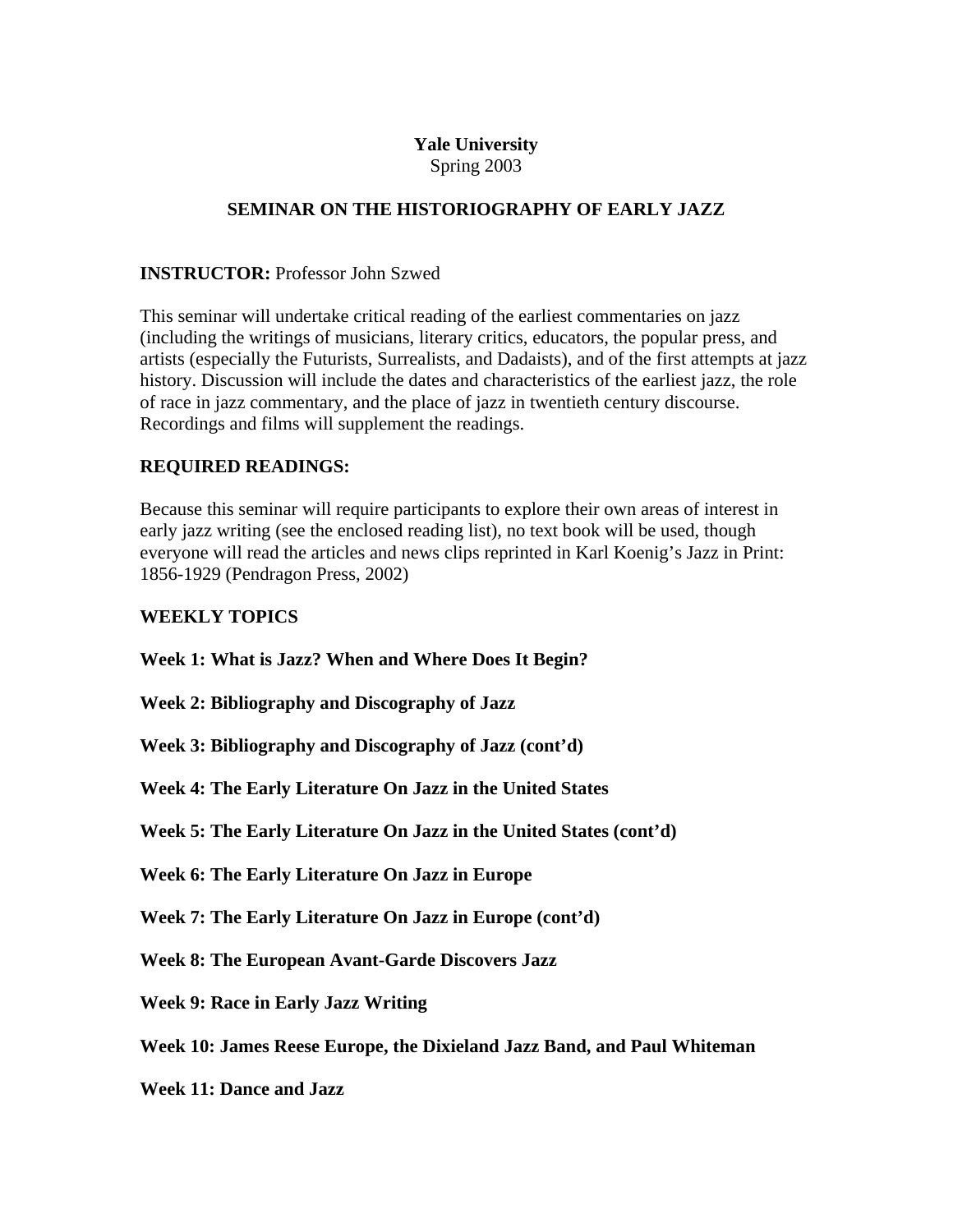**Week 12: Swing** 

**Week 13: Moldy Figs vs. Modernists** 

**Week 14: Bebop** 

### **EARLY JAZZ HISTORY AND CRITICISM BIBLIOGRAPHY**

Pre-1940 Writings (Note: this list does not include any of the articles reprinted in Koening (2002), Porter (1999) or Walser (1999))

Adorno, Theodore. "On Jazz" and "Farewell to Jazz" in Essays in Music. Berkeley: University of California Press, 2002, pp. 470-495, 496-500

Ansermet, Ernest. "Sur un Orchestré Nègre," Revue Romande, October, 1919 (reprinted as "A 'Serious' Musician Takes Jazz Seriously," in Robert Walser, ed. Keeping Time: Readings in Jazz History. NY: Oxford, 1999)

Baresel, Alfred. Das Jazz-Buch. Leipzig: Zimmerman, 1926 [several editions. 34 pp.1

Bauer, Marion. "L 'Influence du jazz-band," La Revue Musicale, April, 1924 (translated excerpt in Porter, pp. 131-132

Benson, Timothy and Eva Forgas, eds. Between Worlds: A Sourcebook of Central European Avant-Gardes. 1919-1930. Los Angeles: Los Angeles County Museum of Art and Cambridge: MIT Press, 2002

Berger, Francisco. "A Jazz Band Concert," Monthly Musical Record, 1919 (translated in Porter, 1999, pp. 128-132

Bernhard, Paul. Jazz: Eine musikalische Zeitfrage. Munich: Delphin, 1927

Bragaglia, A.G. Jazz Band. Milan: Edizioni 'Corbaccio', 1929

Burian, E.F. Jazz. Prague: Aventinum, 1928

Campbell, E. Sims. "Early Jam," The Negro Caravan, Sterling Brown, Arthur P. Davis, and Ulysses Lee, eds. NY: Dryden, 1941, pp. 983-990 (reprinted from Esquire, 10 (December, 1941)

Caraceni, Augusto. Ii jazz dalle origini ad oggi. Milan: Zerboni, 1937 \_\_\_\_\_\_\_\_\_\_\_\_\_ and André Schaeffner. Le Jazz. Paris: Aveline, 1926

Cocteau, Jean. "La vérité sur un autre scandale," Conferencia, September 1, 1926 (reprinted in "La France decouvre le jazz," special issue of Jazz Magazine (Paris), No. 325 (January, 1984), p.55

Darrell, R.D. "All Quiet On the Western Front," Disques, 3 (September 1932), 290-294 "Decries 'Jazz Thinking," New York Times, February 15, 1925, p. 17

Delaunay, Charles. Hot Discography. NY: Commodore Record Shop, 1938 [French edition, 1936]

Dickerson, Reed. "Hot Music: Rediscovering Jazz," Harper's, April, 1936, pp. 567-574

Dodge, Roger Pryor. Hot Jazz and Jazz Dance: Collected Writings 1929-1964. NY: Oxford University Press, 1995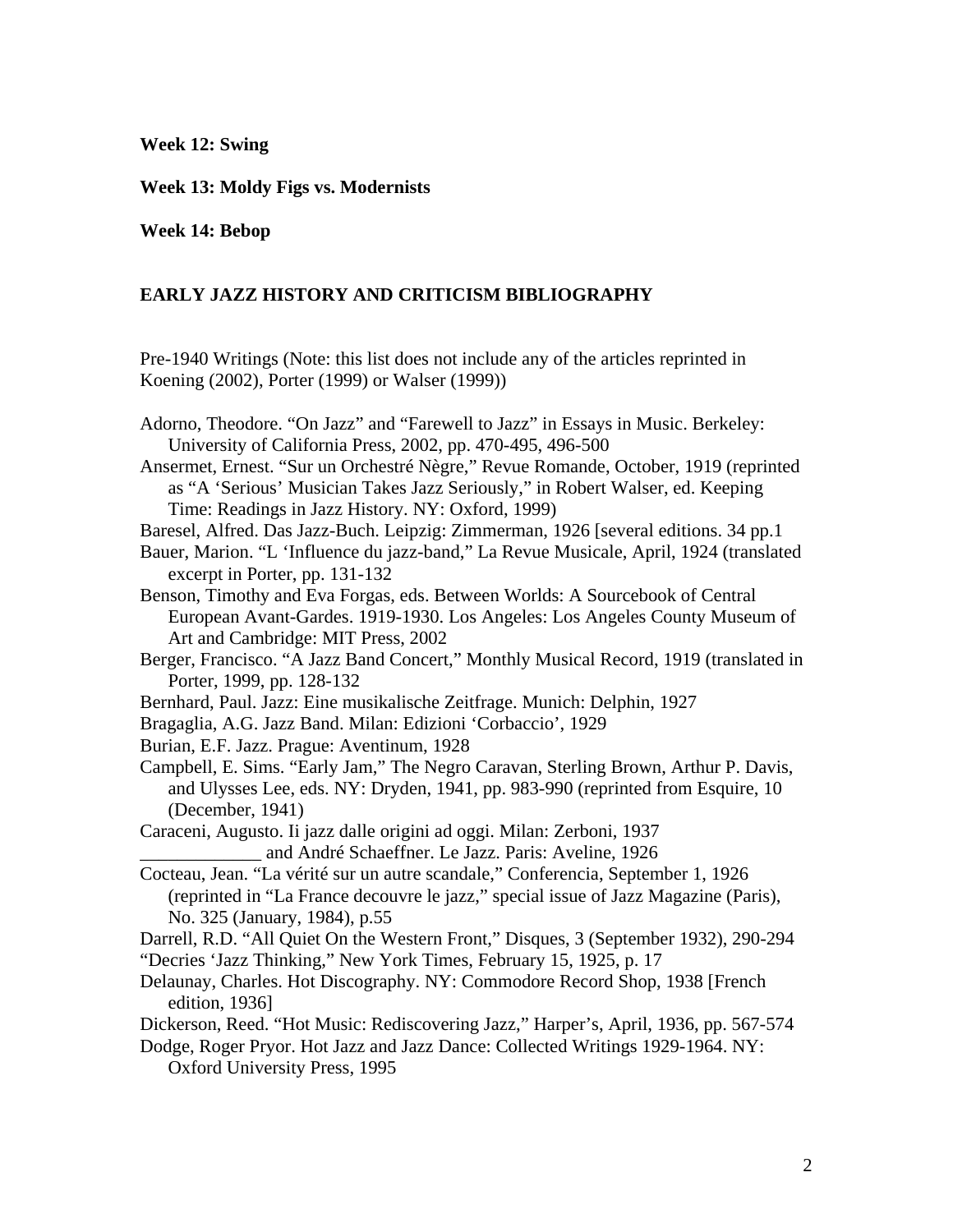- Elliott, Gilbert, Jr. "Our Musical Kinship With the Spaniards," Musical Quarterly, 8 (1922), pp.413-418
- Fisher, Rudolf. "The Caucasian Storms Harlem, "The American Mercury, 11(1927), pp. 393-398 (reprinted in Robert Walser, ed. Keeping Time: Readings in Jazz History. NY: Oxford, 1999
- Fitzgerald, F. Scott. "Echoes of the Jazz Age," in The Crack-Up. NY" New Directions, 1945
- Frank, Waldo. "Jazz and Folk Art," New republic, Dec 1, 1926, pp. 42-43 (also in Waldo Frank, In the American Jungle, pp. 119-123)
- Frankenstein, Alfred V. Syncopating Saxophones. Chicago, 1925
- Gade, Sven. Jazz Mad. NT: Jacobsen-Hodgkinson, 1927 [novel]
- Gaultier, Paul. "Ecrit et pensé en negre: du jazz-band au roman négre," Revue Politique et Littéraire, January 21, 1922 (reprinted in "La France decouvre le jazz," special issue of Jazz Magazine (Paris), No. 325 (January, 1984), p. 37)
- Gilbert, Will G. Jazzmuziek. s'Gravenhage: Kruseman, 1939
- Ginzburg, S. L., ed. D~az-band. Leningrad: Academia, 1926
- Goffin. Robert. Aux frontières du jazz. Paris: Sagittaire, 1932
	- \_\_\_\_\_\_\_\_\_\_\_\_ "Hot Jazz," Negro: An Anthology. London: Wishart, 1934, PP. 378-379
- Goldberg, Isaac. Jazz Music: What It Is and How To Understand It. Guard, Kansas: Haldeman-Julius [Little Blue Book no. 470], 1927
- Goldstein, Martin and Victor Skaarup. Jazz. Copenhagen: Pedersen, 1934
- Hernandez, Juan. "La Confession d'un enfant du jazz." In "La France decouvre le jazz," special issue of Jazz Magazine (Paris), No. 325 (January, 1984), Pp. 64-65, 84
- Hobson, Wilder. American Jazz Music. NY: Norton, 1939
- Hopkins, Ernest J. "In Praise of 'Jazz,' a Futurist Word Which Has Just Joined the Language," San Francisco Bulletin, April 5, 1913 (reprinted in Porter, 1999, pp. 6-8
- Hourwich, Rebecca. "Where the Jazz begins, "Collier's, January 23, 1926, P. 14 (reprinted in Lewis Porter, Jazz, A Century of Change. NY: Schirmer, 1999)
- Hurston, Zora Neale. "Characteristics of Negro Expression," in Negro: An Anthology, Nancy Cunard, ed. London: Wishart, 1934 [reprinted in Signiyin[gl, Sanctifyin', & Slam Dunking: A Reader in African American Expressive Culture. Gena Dagel Caponi, ed. Amherst: University of Massachusetts Press, 1999]
- "James Reese Europe," The Crisis, 2 (June, 1912), 67-68
- Janowitz, Hans. Jazz Bonn: Weidle, 1999 [1927] [novel]
- "Jazz and Jassism," The Times-Picayune [New Orleans], June 20, 1018, p. 4 (Reprinted as "The Location of 'Jazz" in Robert Walser, ed. Keeping Time: Readings in Jazz History. NY: Oxford, 1999)
- Jazz Advertised 19 10-1967. Vol. 1: Out of the New England Negro Press 19 10-1934, Franz Hoffmann, ed. Berlin, Privately Printed, 1989
- Jazz Advertised 1910-1967, Vol. 2: Out of the New England Negro Press 1935-1949, Franz Hoffmann, ed. Berlin, Privately Printed, 1980
- Jazz Advertised 1910-1967. Vol. 4: Out of the Chicago Defender 1910-1934, Franz Hoffmarm, ed. Berlin, Privately Printed, 1981
- Jazz Advertised 1910-1967, Vol. 5: Out of the Chicago Defender 1935-1949, Franz Hoffmann, ed. Berlin, Privately Printed, 1981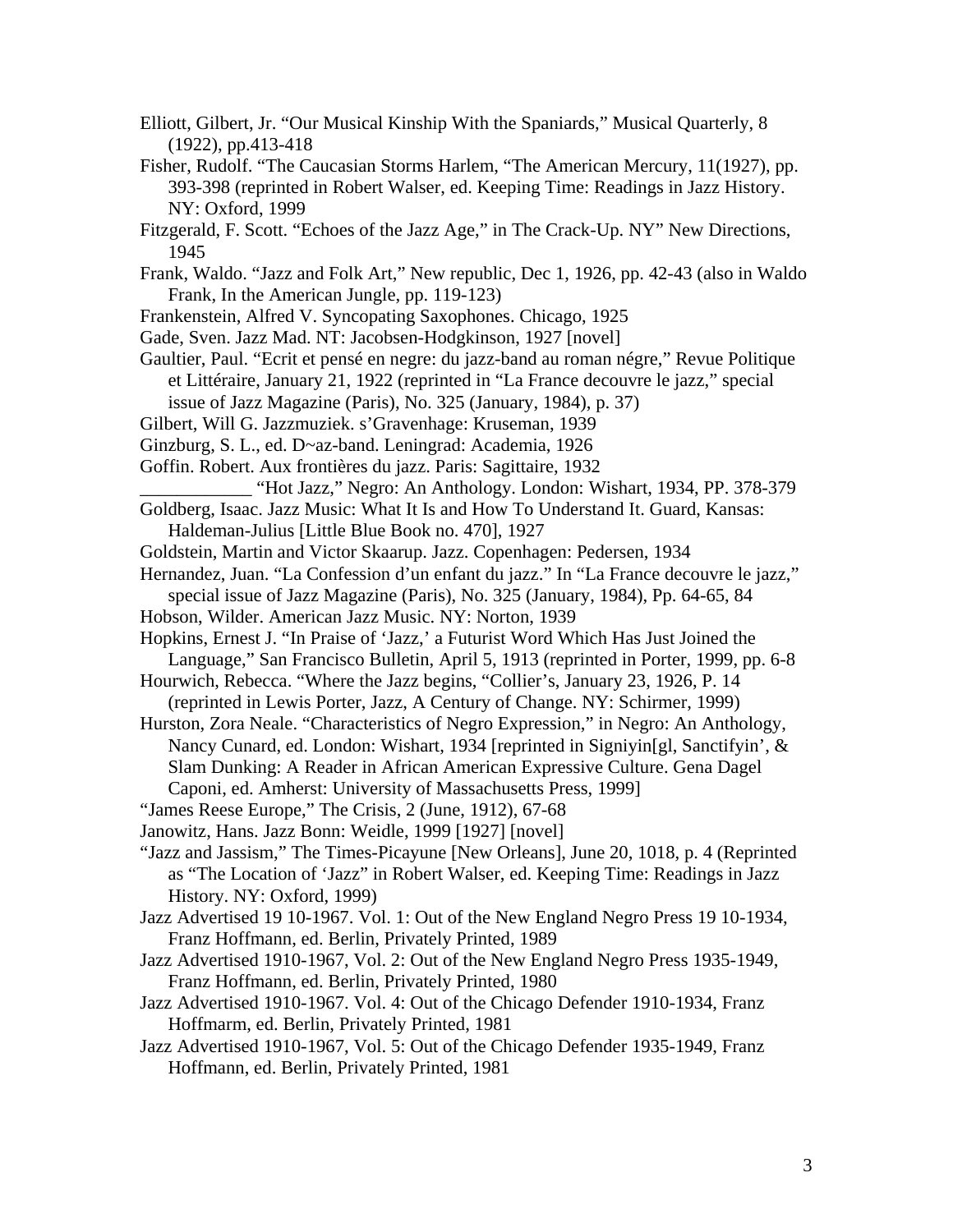Jazz Advertised 19 10-1967, Vol. 7: Out of the New York Times, Franz Hoffmann, ed. Berlin, Privately Printed, 1989

Jazz Advertised 1910-1967, Index, Franz Hoffinann, ed. Berlin, Privately Printed, 1981

Jazz Reviewed. Vol. 1: Out of the New England Negro Press 1919-1950, Franz Hoffmann, ed. Berlin, Privately Printed, 1995

"Jazzing Away Prejudice," Chicago Defender, May 10, 1919, P. 20 (reprinted in Robert Walser, ed. Keeping Time: Readings in Jazz History. NY: Oxford, 1999)

- "Jazz Hymns Draw Fire," New York Times, August 2, 1925, Sec. 1, P. 27 (See also "Postpones Hymn Program," New York Times, August 3, 1925, P. 18)
- Jeanneret, Albert. "Le Negre et le jazz," Revue Musicale, 8 (July, 1927), 24-27
- [Johnson, Charles S.?] "Jazz," Opportunity, April, 1925 (reprinted in Porter, 1999, PP. 122-125

"The Origins of Jazz," Opportunity, April, 1928 (reprinted in Porter, 1999, pp. 82-84

Johnson, James Weldon. Black Manhattan. NY, 1930

- Kaufmann, Helen. From Jehovah to Jazz: Music in America From Psalmody to the Present Day. NY: Dodd, Mead, 1937
- Kempf, Paul, Jr. "Striking the Blue Note in Music," Musician 34 (August, 1929), p. 29 Kingsley, Walter. "Whence Comes Jass," New York Sun, August 5, 1917, p. 3

(Reprinted in Robert Walser, ed. Keeping Time: Readings in Jazz History. NY: Oxford, 1999)

- L. "Jazz Analyzed," Commonweal 30 (April 28, 1939), PP. 22-23
- Larrazet, Georges. Le jazz: Prescience d'un dynamissme nouveau. Paris: Flory, 1938
- Leiris, Michel. "L'Autre qui apparait chez vous," in "La France decouvre le jazz," special issue of Jazz Magazine (Paris), No. 325 (January, 1984), Pp. 34-36

\_\_\_\_\_\_\_\_\_\_\_ "Civilization" [1929], Sulfur 15 (1986), pp. 93-96

- \_\_\_\_\_\_\_\_\_\_\_• "Jazz," Sulfur 15 (1986), pp. 97-104
	- Manhood, 1984

Locke, Alain L. The Negro and His Music. Washington, DC, 1936

- The Master Musician (1919-21) [complete run (photocopy) available from Tom Gracyk, tgracyk@garlic.com)
- May, Earl Chaplin. "Where Jazz Comes From," Popular Mechanics, 44 (January, 1926), pp. 97-102
- Mendl, R.W. The Appeal of Jazz. London: Allan, 1927
- Milhaud, Darius. Etudes. Paris: A. Aveline, 1927

Nelson, Stanley R. All About Jazz. London: Heath Cranton, 1934

- Osgood, Henry 0. So This Is Jazz. Boston: Little, Brown, 1926
- Panassiè, Hugues. Hot Jazz: The Guide to Swing Music. New York: Whitmark, 1936 [in French, 1934]
- Peyton, Dave. "The Musical Bunch," Chicago Defender, April 28, March 10, and May 12, 1928 (all on p. 6 of each edition). (Reprinted as "A Black Journalist Criticizes Jazz in Robert Walser, ed. Keeping Time: Readings in Jazz History. NY: Oxford, 1999)

"Postpones Hymn Program," New York Times, August 3, 1925, p. 18 (See also "Jazz Hymns Draw Fire," New York Times, August 2, 1925, Sec. 1, p. 27)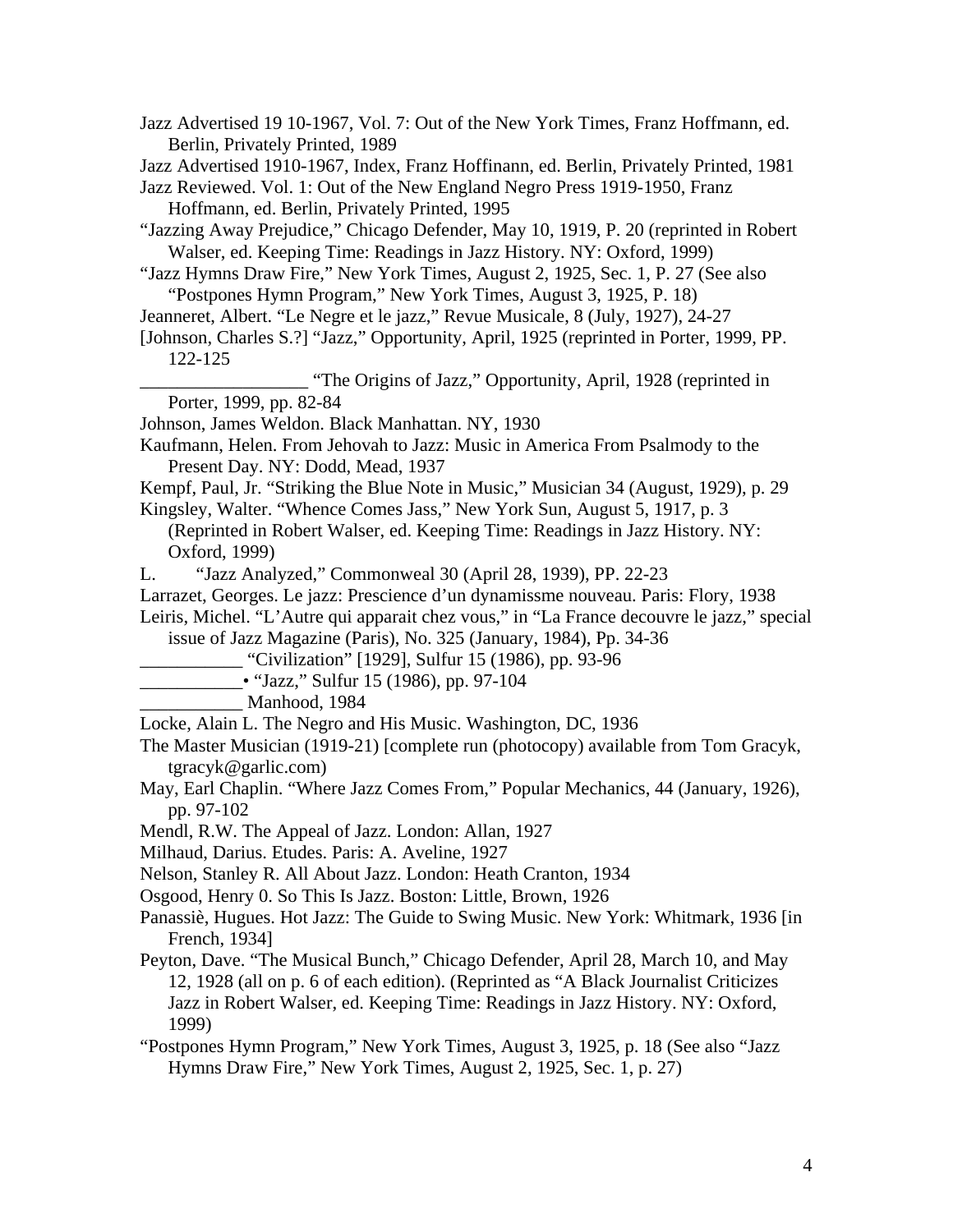Ramsey, Frederic, Jr. and Charles Edward Smith, eds. Jazzmen. New York: Harcourt, Brace, 1939

Riviere, Georges Henri. "Ellington," Documents, 1929 (reprinted in "La France decouvre le jazz," special issue of Jazz Magazine (Paris), No. 325 (January, 1984), p. 50)

- Rogers, J.A. "Jazz at Home" in The New Negro, Alain Locke, ed. NY: Albert and Charles Born, 1925
- Rogers, M. Robert. "Jazz Influences on French Music," The Musical Ouarterly, Vol. 21 (January, 1935)

Sargant, Norman and Tom Sargant. "Negro American Music or The Origin of Jazz," Musical Times, 72(1931), 653-655; 751-772; 847-848

Sargeant, Winthrop. Jazz: Hot and Hybrid. NY: Arrow, 1938 (New and Enlarged Edition. NY: Dutton, 1946

Schaeffiier, André. and André Cceuroy. Le Jazz.. Paris, 1926

Seldes, Gilbert. The Seven Lively Arts. NY: Harper, 1924

Smith, C.F. "Jazz: Some Little-Known Aspects," The Symposium, Vol. 1, No. 4 (October, 1930)

"Soldier-Man Blues From Somewhere in France," Literary Digest, June 18, 1927, pp. 50, 52

Soupault, Philippe. "Mily jouait du trombone," in Le Neuf Muses, Paris, 1928 (reprinted in "La France decouvre le jazz," special issue of Jazz Magazine (Paris), No. 325 (January, 1984), pp. 57-57)

Thompson, Virgil. "Swing Again," Modem Music, 15 (March-April, 1938), pp. 160-166 (reprinted in Lewis Porter. Jazz, A Century of Change. NY: Schirmer, 1999)

Ventura, Ray. "Non le Jazz ne meurt pas! Ii Evolue. . .," L'Edition Musicale Vivante, 4 (September, 1931), 7-9

"Wants Legislation to Stop Jazz as an Intoxicant," New York Times, February 12, 1922, p. 1

Whiteman, Paul and Mary Margaret McBride. ~ NY: J.H. Sears, 1926

"Why 'Jazz' Sends Us Back to the Jungle," Current Opinion, September, 1918, p. 165

Wiener, Jean. "Le mouvement méme de la vie," Conferencia, September 1, 1926 (?) (Reprinted in "La France decouvre le jazz," special issue of Jazz Magazine (Paris),

No. 325 (January, 1984), pp. 40-41, 82-83)

Wilson, Edmund. "The Aesthetic Upheaval in France: The Influence of Jazz in Paris and Americanization of French Literature and Art," Vanity Fair, , Vol. 17 (February 1922)

\_\_\_\_\_\_\_\_\_\_\_\_\_\_ "Night Clubs," New Republic, Vol. 44, No. 562 (September 9, 1925)

#### **Anthologies of Writing on Early Jazz**

Koenig, Karl, ed. Jazz in Print (1856-1 929~: An Anthology of Selected Early Readings in Jazz History. Hillsdale, NY: Pendragon Press, 2002

Lopes, Paul. The Rise of a Jazz Art World. Cambridge: Cambridge University Press, 2002

Porter, Lewis. Jazz. A Century of Change. NY: Schirmer, 1999

Walser, Robert, ed. Keeping Time: Readings in Jazz History. NY: Oxford, 1999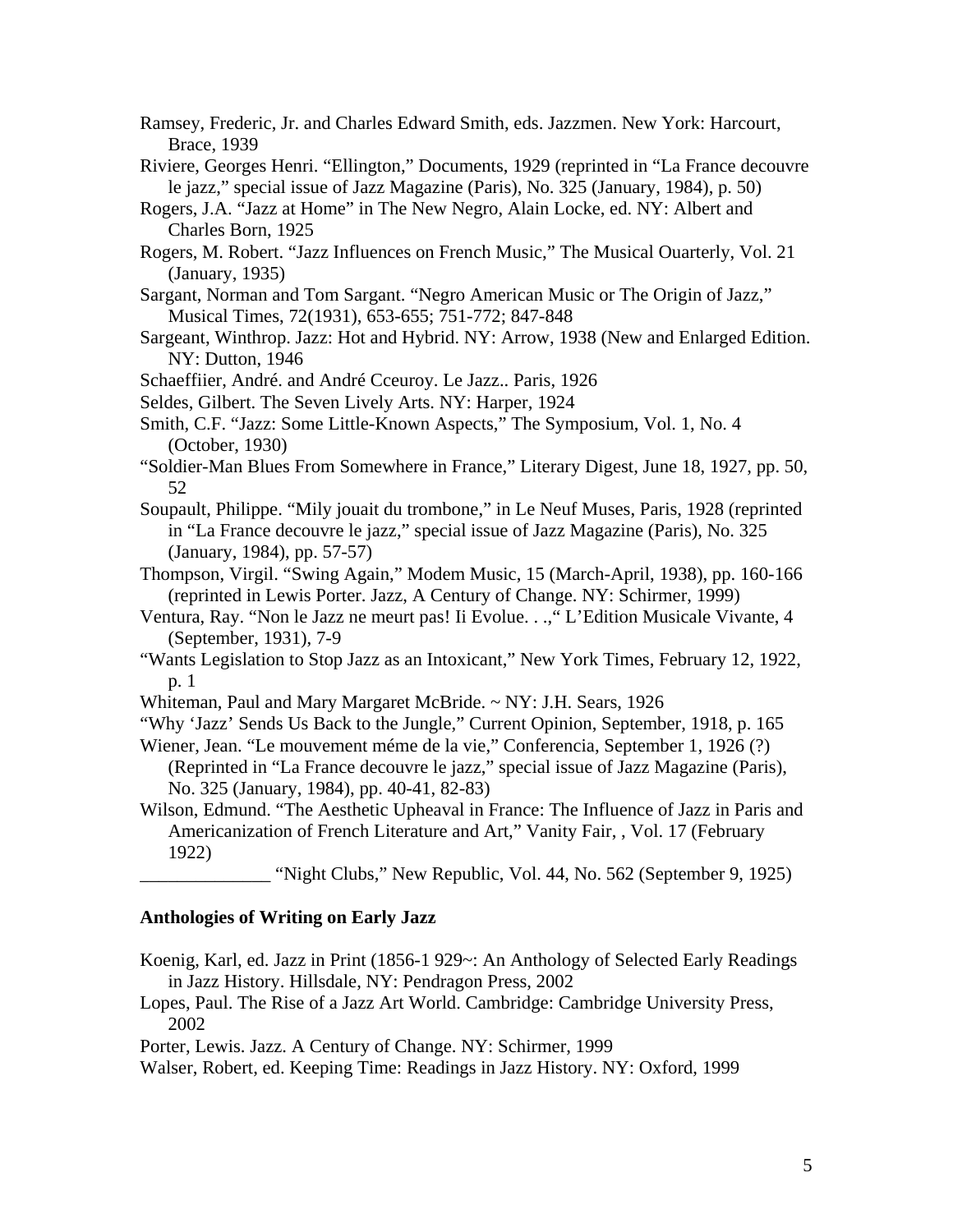#### **1940-1960 Writings**

Berendt, Joachim. The New Jazz Book. NY: Hill & Wang, 1959 Berger, Monroe. "Jazz: Resistance to the Diffusion of a Culture Pattern," Journal of Negro History, 32 (1947), PP. 46 1-494 Blackstone, Orin, ed. The Jazzfmder '49. New Orleans: privately printed, 1949 Blesh, Rudy. This Is Jazz. London: Jazz Music Books, 1945 \_\_\_\_\_\_\_\_\_\_ Shining Trumpets: A History of Jazz. NY: Knopf, 1949 \_\_\_\_\_\_\_\_\_\_\_ and Harriet Janis. They All Played Ragtime. NY: Knopf, 1950 Bomeman, Ernest. A Critic Looks at Jazz. London: Jazz Music Books, 1946 "Creole Echoes," The Jazz Review, Vol. 2, No. 8 (1959), pp. 26-27 Boulton, David. Jazz in Britain. London: Alwyn, 1958 Caracem, Augusto. Jazz. Rome: Zanbardi, 1945 Carew, Roy J. "New Orleans Recollection," Record Changer, April, 1943, pp. 8-9; May, 1943, pp. 10-11; June, 1943, pp.3-4; July, 1942, pp. 3-4; September, 1943, pp. 3-4; October, 1943, pp. 3-4; November, 1943, p. 3; December, 1943, pp. 14-15; January, 1944, p. 3 \_\_\_\_\_\_\_\_\_\_\_ "Of This and That and Jelly Roll," Jazz Journal, Vol. 10, No. 12 (1957), pp. 10-12 Carmichael, Hoagy. The Stardust Road. NY: Rinehart, 1946 Charters, Samuel. Jazz: New Orleans 1885-1957. Belleville, NJ: Allen, 1958 Cceuroy, André. Histoire general du jazz. Paris: Denoel, 1942 Condon, Eddie and Richard Gehman, eds. Eddie Condon' s Treasury of Jazz. NY: Dial, 1956 Criel, Gaston. Swing. Paris: E.U.F., 1948 Dauer, Alfons M. Der Jazz. Kassel: Roth, 1958 Delaunay, Charles. "Delaunay in Trenches, Writes 'Jazz Not American," Down Beat, May 1, 1940, pp. 6, 10 (reprinted as "From Somewhere in France" in Robert Walser, ed. Keeping Time: Readings in Jazz History. NY: Oxford, 1999) DeToledano, Ralph, Ed. Frontiers of Jazz. NY: Durrell, 1947 (Revised edition, NY: Frederick Ungar, 1962) Dexter, Dave. Jazz Cavalcade. NY: Criterion, 1946 Dodge, Roger Pryor. Hot Jazz and Jazz Dance: Collected Writings 1929-1964. NY: Oxford University Press, 1995 Dorigné, Michel. La guerre du jazz. Paris: Buckner, 1949 Feather, Leonard. The Book of Jazz. NY: Horizon, 1957 Encyclopedia of Jazz. NY: Horizon, 1960 \_\_\_\_\_\_\_\_\_\_\_\_\_ Inside Be-Bop. NY: Robbins, 1949 Finkelstein, Sidney. Jazz: A People's Music. NY: Citadel, 1948 Gammond, Peter, ed. The Decca Book of Jazz. London: Muller, 1958 Gleason, Ralph J. Jam Session: An Anthology of Jazz. NY: Putnam, 1958 Goffm. Robert. Jazz From the Congo to the Metropolitan. Garden City: Doubleday, Doran, 1943. \_\_\_\_\_\_\_\_\_\_\_\_\_ La Nouvelle-Orléans, capitale du jazz. NY: Maison Française, 1946 \_\_\_\_\_\_\_\_\_\_\_\_\_ and Charles Delaunay, eds. Jazz 47. Paris, 1947 Grossman, William L. Jazz and Western Culture. NY: University Press, 1956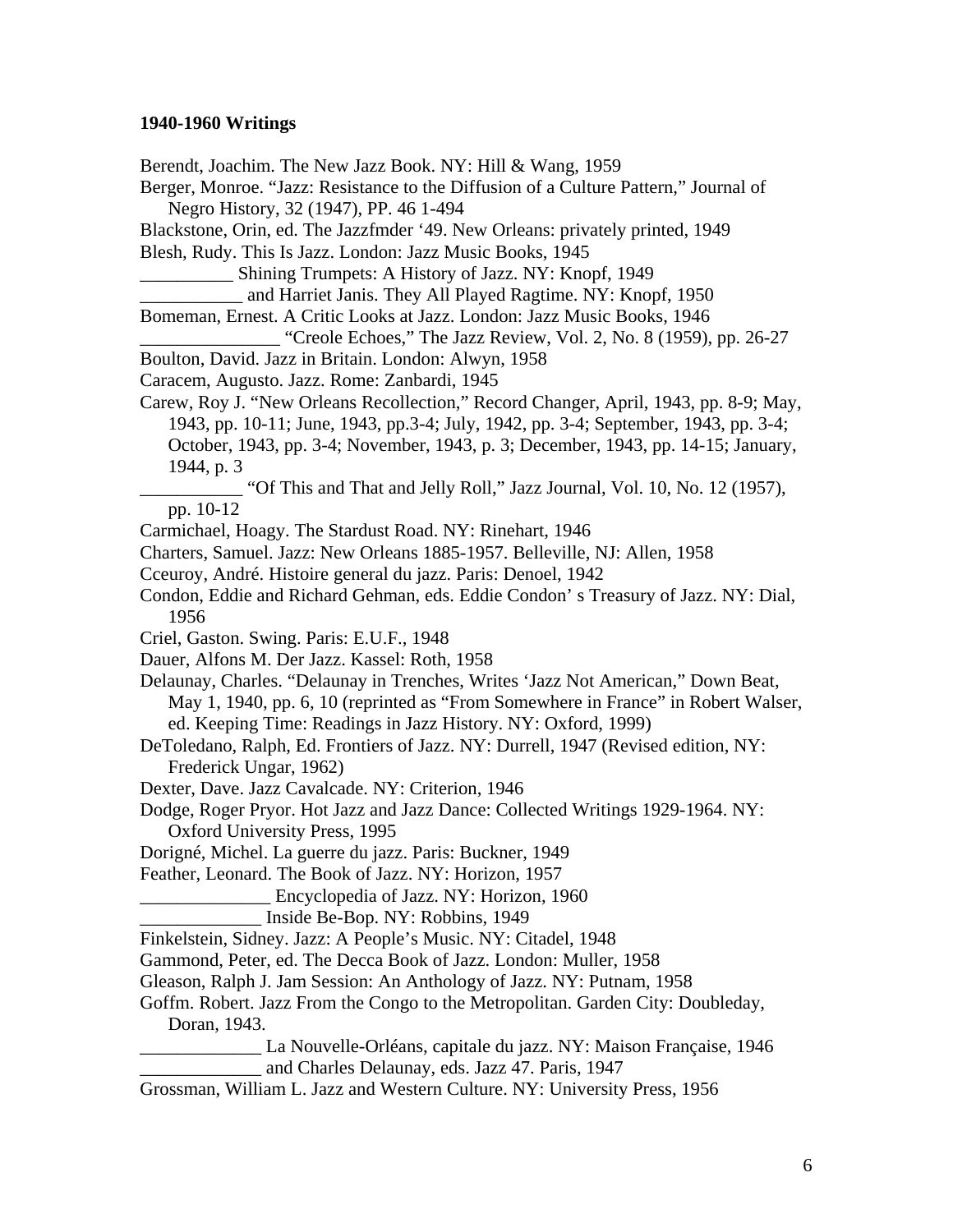and Jack W> Farrell. The Heart of Jazz. NY: University Press, 1956 Handy, W.C. "The Heart of the Blues," Etude, 58 (1940), 152, 193, 211 Harris, Rex. Jazz. Middlesex, UK: Penguin, 1952 and Brian Rust. Recorded Jazz: A Critical Guide. Harmondsworth, UK: Penguin, 1958 Hentoff, Nat and Albert J. McCarthy, eds. Jazz: New Perspectives on the History of Jazz. NY: Holt, Rinehart, 1959 Heuvelmans, Bernard. De la Bamboula au Be-Bop — Le Jazz. Paris: La Main Jetëe, 1951 \_\_\_\_\_\_\_\_\_\_\_\_\_\_\_\_\_\_ "Polygeeneese dujazz," Jazz Hot, No. 61 (December, 1951), 16, 20. Hodes, Art and Chadwick Hansen, eds. Selections From the Gutter: Portraits From the Jazz Record. Berkeley: University Of California Press, 1977 Hodier, Andre. Lejazz, cet incoimu. Paris: France Empire, 1945 \_\_\_\_\_\_\_\_\_\_\_ Jazz: Its Evolution and Essence. London: Seeker & Warburg, 1956 Hoefer, George. '"Man, I Invented Jazz in---' Claimed by More Folks!" Down Beat 16 (July 1, 1949), p. 11 Hornbostel, Erich M. von. "Ethnologisches zu Jazz," Melos 6 (December, 1927), pp. 510-512 Jazz Advertised 1919-1967, Vol. 3: Out of the New England Negro Press 1950-1967, Franz Hoffmann, ed. Berlin, Privately Printed, 1984 Jazz Reviewed. Vol. 1: Out of the New England Negro Press 1919-1950, Franz Hoffhiann, ed. Berlin, Privately Printed, 1995 Jazz Advertised 1910-1967, Vol. 6: Out of the Chicago Defender 1950-1967, Franz Hoffmann, ed. Berlin, Privately Printed, 1984 Jazz Advertised 1910-1967, Index, Franz Hoffmann, ed. Berlin, Privately Printed, 1981 Jones, A.M. "Blue Notes and Hot Rhythm," African Music, Vol. 1, No. 4 (1951), 9-12 Jones, Max and Albert McCarthy, eds. Jazz Review. London: Jazz Music Books, 1945 Kallen, Horace M. "Swing as Surrealist Music" in Art and Freedom. NY: Duell, Sloan & Pearce, 1942, Vol. 2, pp. 824-834 Keepnews, Orrin, and Bill Grauer, Jr. A Pictorial History of Jazz. NY: Crown, 1955 Kinnell, Bill and James Asman, eds. American Jazz No. 1. Chilwell, UK: Jazz Appreciation Society, 1946 [24 pp.] American Jazz No. 2. Chilwell, UK: Jazz Appreciation Society, 1946 [22 pp.] Jazz Writings. Chilwell, UK: Jazz Appreciation Society, 1946 [24 pp.] Lang, Ian. Jazz in Perspective. The Background of the Blues. London: Worker's Music Association, 1947 Legrand, Gerard. Puissances duiazz. Paris: Arcanes, 1953 Malson, Lucien. Les maItres du jazz. Paris: Presses Universitaires, 1952 McCarthy, Albert, ed. Jazzbook 1955. London: Cassell, 1955 and Max Jones, eds. The PL Yearbook of Jazz 1946. London: Poetry London, 1946

\_\_\_\_\_\_\_\_\_\_\_\_\_\_\_\_\_\_\_\_\_\_\_\_\_\_\_\_\_\_ Jazzbook 1947. London: Poetry London, 1947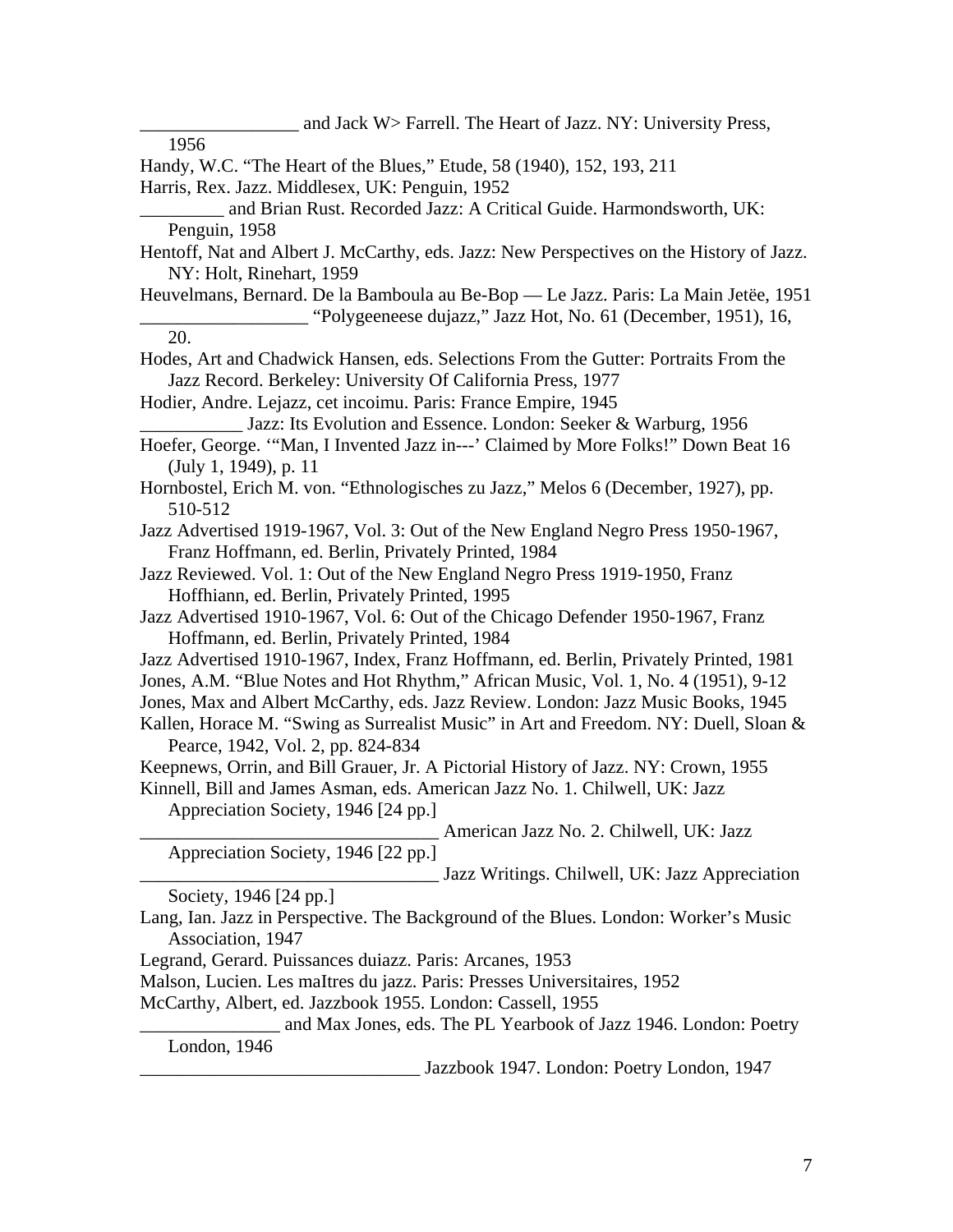Jazz Folio. London: Jazz Sociological Society,

1944

Jazz Miscellany. London: Jazz Sociological

Society, 1944

- Morgan, Alun and Raymond Horricks, Modern Jazz: A Survey of Developments Since 1939.
- London: Gollancz, 1956

Newton, Frankie [Eric Hobsbawm]. The Jazz Scene. London: MacGibbon & Kee, 1959 "New Directions in Jazz Research," Record Changer, July-August, 1953, pp. 8-22 Ortiz Oderigo, Néstor R. Historia del jazz. Buenos Aires: Ricordi Americana, 1959

\_\_\_\_\_\_\_\_\_\_\_\_\_\_\_\_\_\_\_\_\_ OrIgenes y Esencia del Jazz. Buenos Aires: Editorial

```
Columbia, 1959
```
Panassiê, Hugues. The Real Jazz. NY: Smith & Durrell, 1942

John Vyse, Art Hodes, et.al. American Jazz No. 1. Newark, UK: Jazz Appreciation Society, 1945

Paul, Elliot. That Crazy American Music: The Story of North American Jazz. Indianapolis: Bobbs-Merrill, 1957

- Ramsey, Frederic, Jr. A Guide to Longplay Jazz Records. NY: Long Player Publications, 1954
- Rosenthal, George S. and Franek Zachary, eds. Jazzways. Vol. 1. No. 1. Cincinnati: Jazzways, 1946
- Sargeant, Winthrop. "Is Jazz Music?" American Mercury, October, 1943 (reprinted in Porter, 1999, PP. 56-57)
- Schwerkè, Irving. Kings Jazz and David. Paris: Presses Modernes, 1927

Shapiro, Nat and Nat Hentoff, eds. Hear Me Talkin' To Ya: The Story of Jazz by the Men Who Made It. NY: Rinehart, 1955

eds. The Jazz Makers. NY: Holt, Rinehart & Winston,

#### 1957

- Slotkin, J.S. "Jazz and Its Forerunners as an Example of Acculturation," American Sociological Review, 8 (1943), 570-575
- Smith, Charles Edward, Frederic Ramsey, Jr., Charles Payne Rogers, and William Russell. The Jazz Record Book. NY: Smith & Durrell,l942
- Stearns, Marshall W. The Story of Jazz. NY: Oxford University Press, 1958

- Traill, Sinclair, ed. Concerning Jazz. London: Faber & Faber, 1957
- Ulanov, Barry. A History of Jazz in America. NY: Viking, 1952

A Handbook of Jazz. NY: Viking, 1957

Vèmane, Henri. Swing et mceurs. Lille: Privately Printed, 1943 [32 pp.]

- Vian, Boris. Jazz in Paris: Chronigues de jazz pour la radio station de radio WNEW. New York (1948-1949). Paris: Pauvert, 1997
- \_\_\_\_\_\_\_\_\_ Round About Close to Midnight: The Jazz Writings of Boris Vian, Mike Zwerin, ed. London: Quartet, 1988

Whiteman, Paul. How to Be a Bandleader. NY: R.M. McBride, 1941

Williams, Martin T., ed. The Art of Jazz: Essays on the Nature and Development of Jazz. Oxford, 1959

Thompson, Kay. C. "The Western Heritage of Jazz," Record Changer, Vol. 9, No. 4 (1950), pp. 8, 17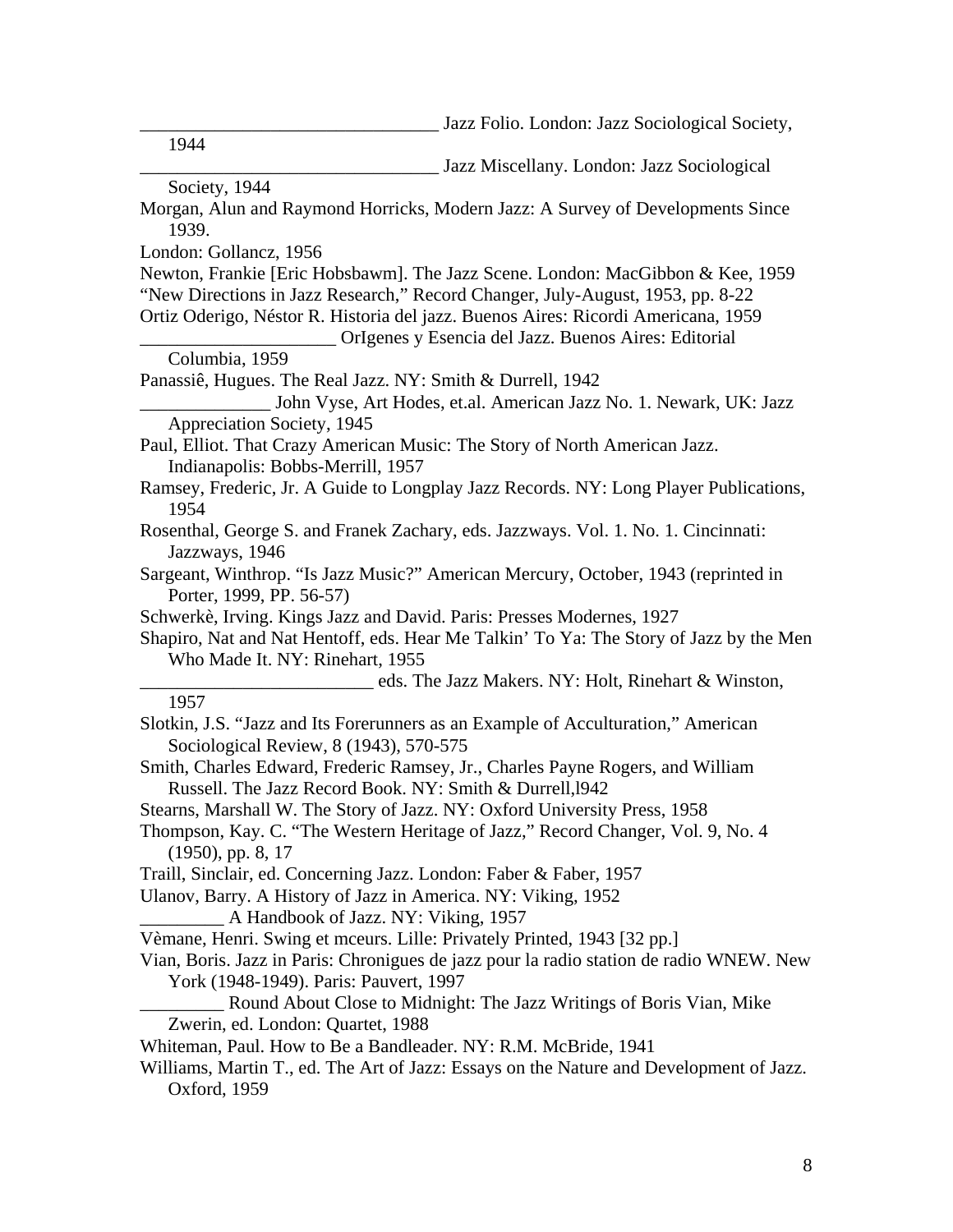#### **Later Writings**

Abbott, Lynn and Doug Seroff. "Black Music in the White City: African- Americans at the 1893 World's Columbian Exposition," 78 Quarterly, Vol. 1 No. 9 (no date), PP. 47-60 \_\_\_\_\_\_\_\_\_\_\_\_\_\_\_\_\_\_\_\_\_\_\_\_ "100 Years From Today," 78 Quarterly, Vol. 1, No. 5 (1990), pp. 56-62; Vol. 1, No 6 (1991), 5 1-65; Vol. 1, No. 7 (1992), pp. 79-95; Vol. 1, No. 9 (no date), pp. 105-117; Vol. 1 No 10 (no date) [includes "The Origins of Ragtime"], 121-143 [Black press reportage on music in the 1890s] Appel, Alfred, Jr. Jazz Modernism From Ellington and Armstrong to Matisse and Joyce. NY: Knopf, 2002 Ake, David. Jazz Cultures. Berkeley: University of California Press, 2002, pp 10-41 Archer-Straw, Petrine. Negroyhilia: Avant-Garde Paris and Black Culture in the l920s. NY: Thames & Hudson, 2000 Barker, Danny. Buddy Bolden and the Last Days of Storyville. NY: Cassell, 1998 Bastin, Bruce. Never Sell a Copyright: Joe Davis and His Role in the New York Music Scene 1916-1978. Chigwell, UK: Storyville Publications, 1990 Bernotas, Robert W. "Critical Theory, Jazz, and Politics: A Critique of the Frankfurt School," Ph.D dissertation, John Hopkins University,, 1987 Blake, Jody. Le Tumulte noir: Modernist Art and Popular Entertainment in Jazz-Age Paris, 1900-1930. University Park: The Pennsylvania State University Press, 1999 Borneman, Ernest. "Black Light and White Shadow: Notes For a History of American Negro Music," Jazzforschung/Jazz Research 2. Graz: Universal Edition, 1970, pp. 24- 93 "Jazz and the Creole Tradition," Jazzforschung/Jazz Research, 1, Graz: Universal Edition, 1969 Carmichael, Hoagy. Sometimes I Wonder: The Story of Hoagy Carmichael. NY" Farrar, Straus & Giroux, 1965 Castle, Irene. Castles in the Air. Garden City: Doubleday, 1958 My Husband. NY: Scribers, 1919 Castle, (Mr. & Mrs.) Vernon. Modern Dancing. NY: World Syndicate, 1914 Charters, Samuel and Len Constant. Jazz: A History of the New York Scene. Garden City: Doubleday, 1962 Chilton, John. Who's Who of Jazz. ?? Collier, James Lincoln. "The Critics" in Jazz: The International Theme Song. NY: Oxford University Press, 1993, pp. 225-262 \_\_\_\_\_\_\_\_\_\_\_\_\_\_\_\_\_\_\_ The Reception of Jazz in America: A New View. Brooklyn: Institute for Studies in American Music, 1988 Cooper, Harry. "On Beer Jazz: Replaying Adorno With the Grain," October 75 (Winter, 1996), pp. 99-133 Crumden, Robert M. Body and Soul: The Making of American Modernism. Art, Music, and Letters in the Jazz Age. NY: Basic Books, 2000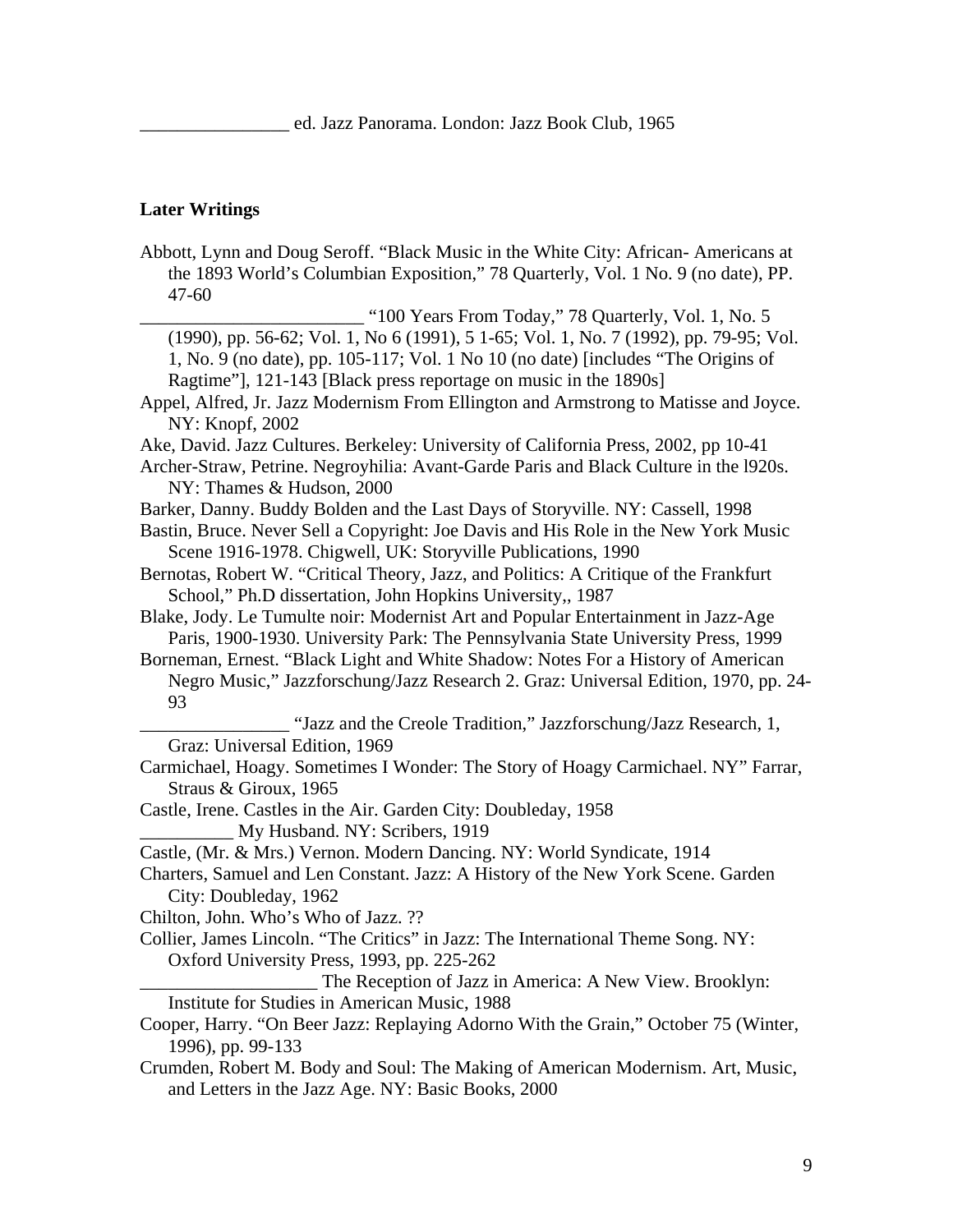- Daniels, Douglas Henry. "Big Top Blues: Jazz-Minstrel Bands and the Young Family Traditions," Jazzforshung/Jazz Research 18, Graz, 1986, pp. 133-153
- Dauer, Alfons. Tradition Afrikanischer Blasorchester und Entstshung des Jazz. 2 vols. Graz: Akademische Druk- u. Verlagsansradt, 1985
- DaVeaux, Scott. "Constructing the Jazz Tradition: Jazz Historiography," Black American Literature Forum, Vol. 25, No. 3 (Fall, 1991), pp. 525-5560
- Donaldson, Gary A. "A Window on Slave Culture: Dances at Congo Square in New Orleans, 1899-1862,"
- Journal of Negro History, Spring, 1984, pp. 63-72
- Douglas, Ann. Terrible Honesty: Mongrel Manhattan in the 1920's. NY: Farrar, Straus and Giroux, 1995
- Driggs, Frank, and Harris Lewine, Black Beauty. White Heat: A Pictorial History of Classic Jazz. NY: Morrow, 1982
- Dupree, Mary Herron. "Jazz,' the Critics, and American Art Music in the 1920's," American Music, Vol. 4, No. 3 (Fall, 1986), pp. 287-30 1
- Early, Gerald. "Pulp and Circumstance: The Story of Jazz in High Places," The Culture of Bruising. Boston: Ecco Press, 1994 [on Paul Whiteman]
- Ellison, Ralph. Living With Music: Ralph Ellison's Jazz Writings, Robert O'Meally, ed. NY: Modern Library, 2001
- Elworth, Steven B. "Jazz in Crisis, 1948-1958: Ideology and representation," in Jazz Among the Discourses, Krin Gabbard, ed. Durham: Duke University Press, 1995, pp. 57-75
- Erskine, Gilbert M. "Jazz Books and Comments," Down Beat's Music '63. Chicago: Maher, 1962, pp. 85-90, 119-123
- Fiehrer, Thomas. "From Quadrille to Stomp: The Creole Origins of Jazz," Popular Music, 10/1 (1991), 21-38
- Floyd, Samuel A., Jr. Floyd, Samuel A., Jr., ed. Black Music in the Harlem Renaissance: A Collection of Essays. Knoxville: University of Tennessee Press, 1990
- The Power of Black Music. NY: Oxford University Press, 1995 Foreman, Ronald C, Jr. "Jazz and Blues Records, 1020-32: Their Origins and Their
- Significance for the Record Industry and Society," Ph.D dissertation, University of Illinois, 1968
- Gebhardt, Nicholas. "Sidney Bechet" in Going For Jazz. Chicago: University of Chicago Press, 2001, 33-76
- Gendron, Bernard. Between Montmartre and the Mudd Club: Popular Music and the Avant-Garde. Chicago: The University of Chicago Press, 2002

\_\_\_\_\_\_\_\_\_\_\_\_\_\_ "Moldy Figs' and Modernists: Jazz at War (1942-1946)," Jazz Among the Discourses, Krin Gabbard, ed. Durham: Duke University Press, 1995, 3 1-56

- Gennari, John. "Jazz Criticism: Its Development and Ideologies," Black American Literature Forum, Vol. 25, No. 3 (Fall, 1991), pp. 449-524
- Gracyk, Theodore A. "Adorno, Jazz, and the Aesthetics of popular Music," Musical Quarterly 76 (Winter, 1992), pp. 526-542
- Gracyk, Tim. "Early Recordings of African Americans/Early Ragtime."

http://www.gar1ic.coniI-~tgracykJearly ragtime.html

\_ "Jazz' and Tin Pan Alley." <http://www.garlic.comltgracyk/jazband.hthl>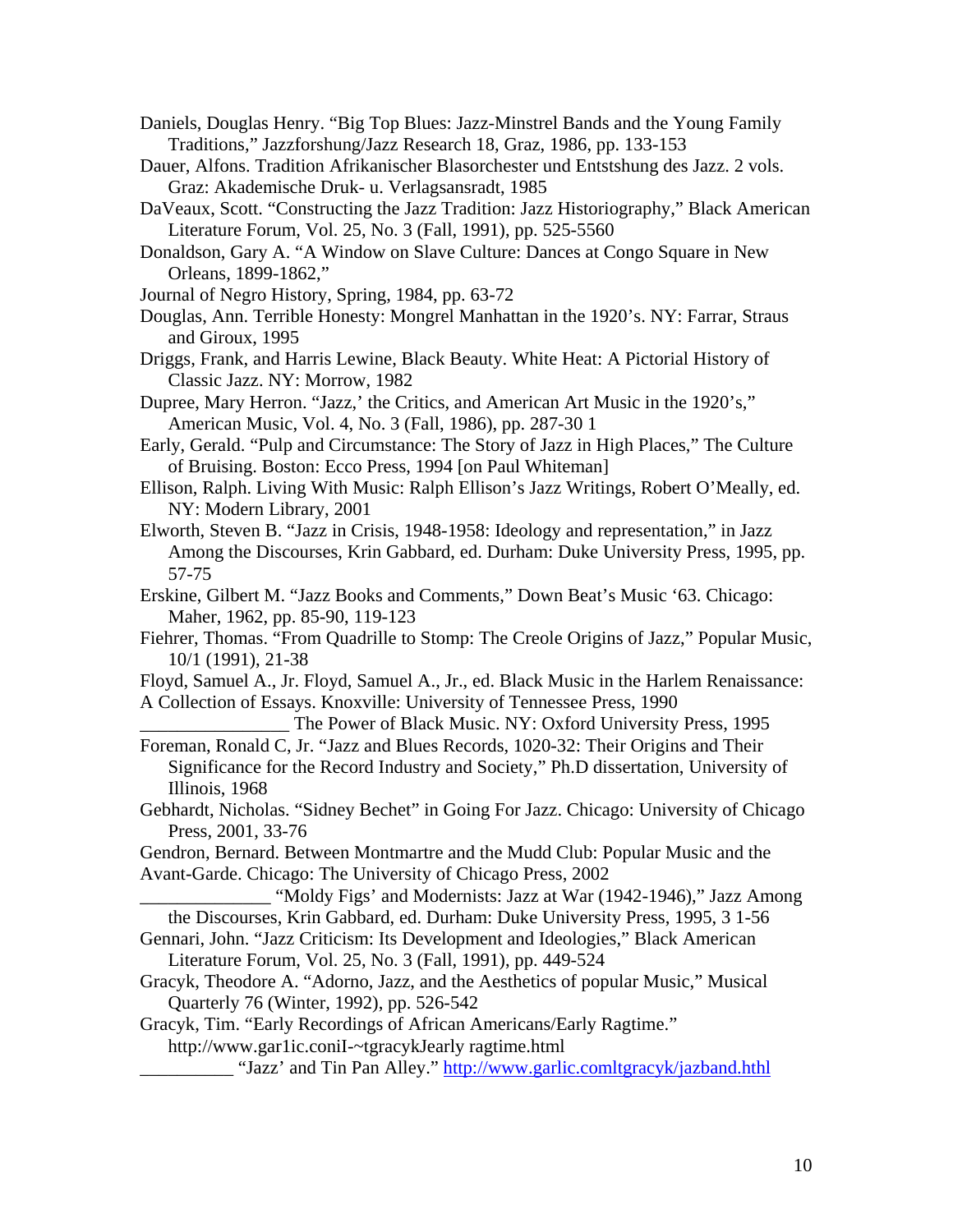Gushee, Lawrence. "How the Creole Band Came to Be," Black Music Research Journal, Vol. 8, No. 1(1988), PP. 83-100

\_\_\_\_\_\_\_\_\_\_\_\_\_\_\_\_\_ "The Nineteenth-Century Origins of Jazz," Black Music Research Journal, Vol. 14, no. 1 (Spring, 1994), 1-24 (reprinted in Porter 1997)

Notes to Steppin' On the Gas: Rags to Jazz 1913-1927. New World Records 269 (1977)

Hagert, Thomas. "Band and Orchestral Ragtime," in Ragtime, Its History.. ., John Edward Hane, ed., pp. 268-284

Hammond, John. John Hammond On Record: An Autobiography. NY: Ridge Press/Summit Books, 1977

Harrison, Max. "Around Paul Whiteman," Jazz Monthly, June, 1970, pp. 24-28

Haskins, Jim. The Cotton Club: A Pictorial and Social History of the Most Famous Symbol of the Jazz Era. NY: Random House, 1977

Hennessey, Thomas J. From Jazz to Swing: African-American Jazz Musicians and their Music, 1890-1935. Detroit: Wayne State University, 1994

Holbrook, Dick. "Our Word JAZZ," Storyville 50 (December, 1973-January 1974) Jasen, David A. and Gene Jones. Black Bottom Stomp: Eight Masters of Ragtime and Early Jazz. NY: Routledge, 2002

\_\_\_\_\_\_\_\_\_\_\_\_\_\_\_\_\_\_\_\_\_\_\_\_\_ Spreadin' Rhythm Around: Black Popular Songwriters, 1880-1930. NY: Schirmer, 1998

"Jazz et Anthropologie," special edition of L'Homme: Revue francaise d'anthropologie, Nos. 158-159 (Avril/Septembre, 2001)

Jones, LeRoi. Blues People. NY: Morrow, 1963

Kennedy, Rick. Jelly Roll, Bix, and Hoagy: Gennett Studios and the Birth of Recorded Jazz. Bloomington: Indiana University Press, 1994

Kenny, William lowland. Chicago Jazz: A Cultural History, 1904-1930. NY: Oxford University Press, 1993

Kimball, Robert and William Bolcom. Reminiscing With Sissle and Blake. NY: Viking, 1973

King, Bruce. "The Formative Years," Jazz Monthly, no. 148, vol. 13, no. 4 (June, 1967), pp. 5-7

Kinen, Henry A. "The Roots of Jazz in Place Congo: A Re-Appraisal," Yearbook For Inter-American Musical Research, Vol. VIII (1972), Austin Texas, pp. 5-16

Larkin, Philip. All What Jazz: A Record Diary 1961-1971. NY: Farrar Straus Giroux, 1985

Leonard, Neil. Jazz and the White Americans: The Acceptance of a New Art Form. Chicago: The University of Chicago Press, 1962

Levine, Lawrence W.. "Jazz and American Culture," in The Unpredictable Past. NY, 1993

Lopes, Paul. The Rise of a Jazz Art World. Cambridge: Cambridge University Press, 2002

Lowe, Allen. American Pop From Minstrel to Moio. Redwood, NY: Cadence Jazz Books, 1997

\_\_\_\_\_\_\_\_\_\_ That Devilin' Tune: A Jazz History. Berkeley: Music and Arts Programs of America, 2001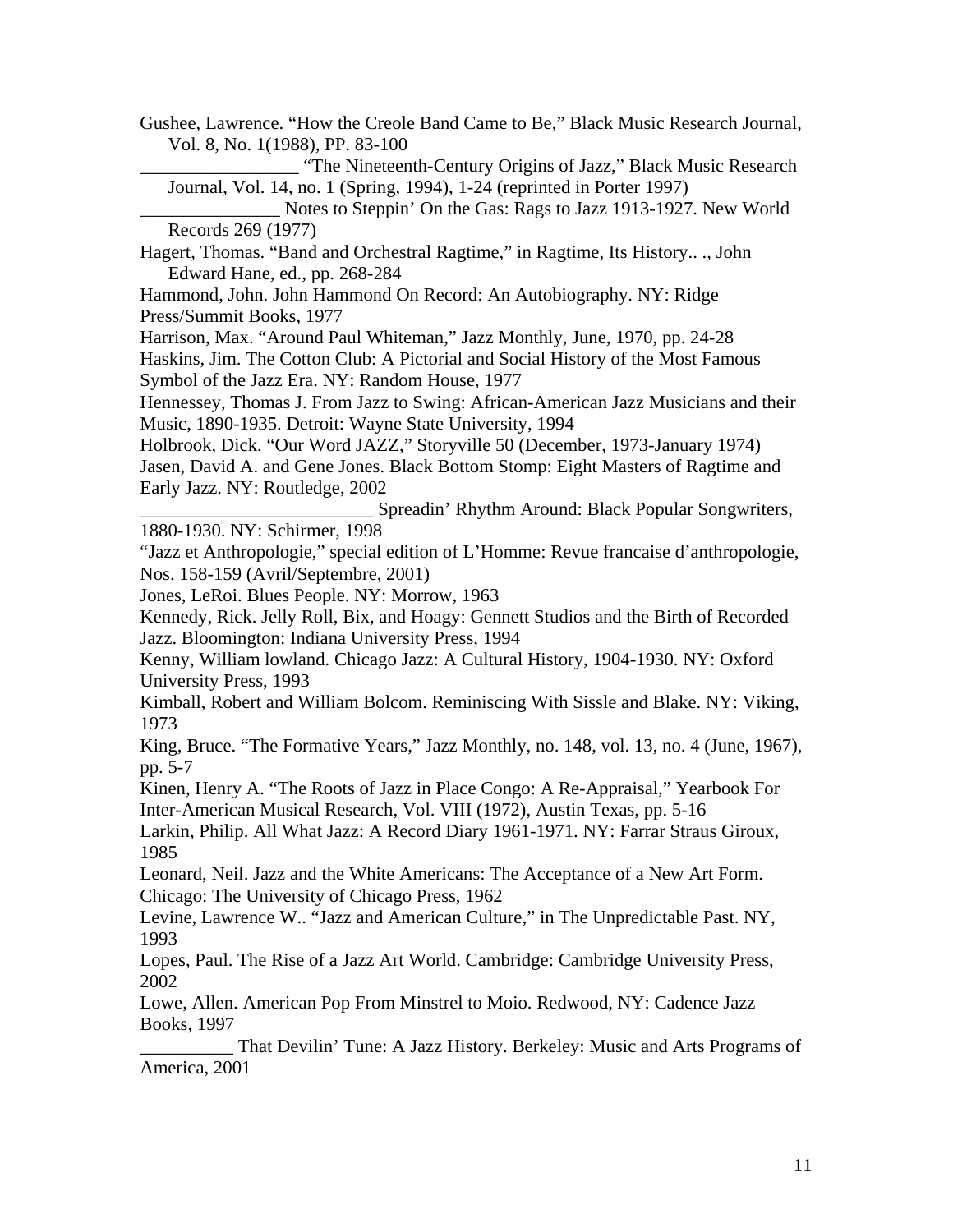Malone, Jacqui. Steppin' On the Blues: The Visible Rhythms of African American Dance. Urbana: University Of Chicago Press, 1996 Marcus, Greil. Lipstick Traces: A Secret History of the 20th Century. Cambridge: Harvard University Press, 1989 Meizer, Annabelle. Dada and Surrealist Performance. Baltimore: The Johns Hopkins Press, 1976 Merriam, Alan P. and Fradley H. Garner. "Jazz—the Word," Ethnomusicology, 12 (1968), 373-396 Meyer, Dan. "Slap That Bass! New Orleans String Bass Pioneers." http://www.geocities.com/infrogmation/NewBass.htmi Meyer, Peg. Backwoods Jazz in the Twenties Cape Girardeau: Southeast Missouri State University, 1989 [white riverboat musicians] Meyer, Sheldon. "The Story of Jazz Books in America 193 5-55," Jazz Review, Vol. 2, No. 10 (November, 1959), 64-65 Moore, Macdonald Smith. Yankee Blues: Musical Culture and American Identity. Bloomington: Indiana University Press, 1985 Ogden, Kathy L. The Jazz Revolution: Twenties America and the Meaning of Jazz. NY: Oxford University Press, 11989 Oliphant, Dave. Texan Jazz. Austin: University of Texas Press, 1996 Oliver, Paul. "That Certain Feeling: Blues and jazz. . . in 1890?", Popular Music, Vol. 10, No. 1 (1991), 11-19 Ostendorf, Bemdt. "The Musical World of Doctorow's Ragtime," American Quarterly, December, 1991 Ostransky, Leroy. Jazz City: The Impact of Our Cities on the Development of Jazz. Englewood Cliffs: Prentice-Hall, 1978 Peretti, Burton W. The Creation of Jazz: Music, Race, and Culture in Urban America. Urbana: University of Illinois Press, 1992 Jazz in American Culture. Chicago: Ivan R. Dee, 1997 Pickering, Michael. "Eugene Stratton and early Ragtime in Britain," Black Music Research Journal, Vol. 20, No. 2 (Fall, 2000), 15 1-180 Pleasants, Henry. Death of a Music. London: Gollanz, 1961 Serious Music and All That Jazz! NY: Simon & Schuster, 1969 Porter, Eric. What is This Thing Called Jazz?: African American Musicians as Artists, Critics, and Activists. Berkeley: University of California Press, 2002, pp. 1-53 Radano, Ronald. "Hot Fantasies: American Modernism and the Idea of Black Rhythm," in Music and the Racial Imagination, Philip Bohlman and Ronald Radano, eds. Chicago: University of Chicago Press, 1997 Raebum, Bruce, "Jewish Jazzmen in New Orleans, 1890-1940," Jazz Archivist 12 (1997), pp. 1-12 Reed, Ishmael. Mumbo Jumbo. Garden City: Doubleday, 1972 [novel]

Riis, Thomas L. Just Before Jazz: Black Musical Theater in New York 1890 to 1915.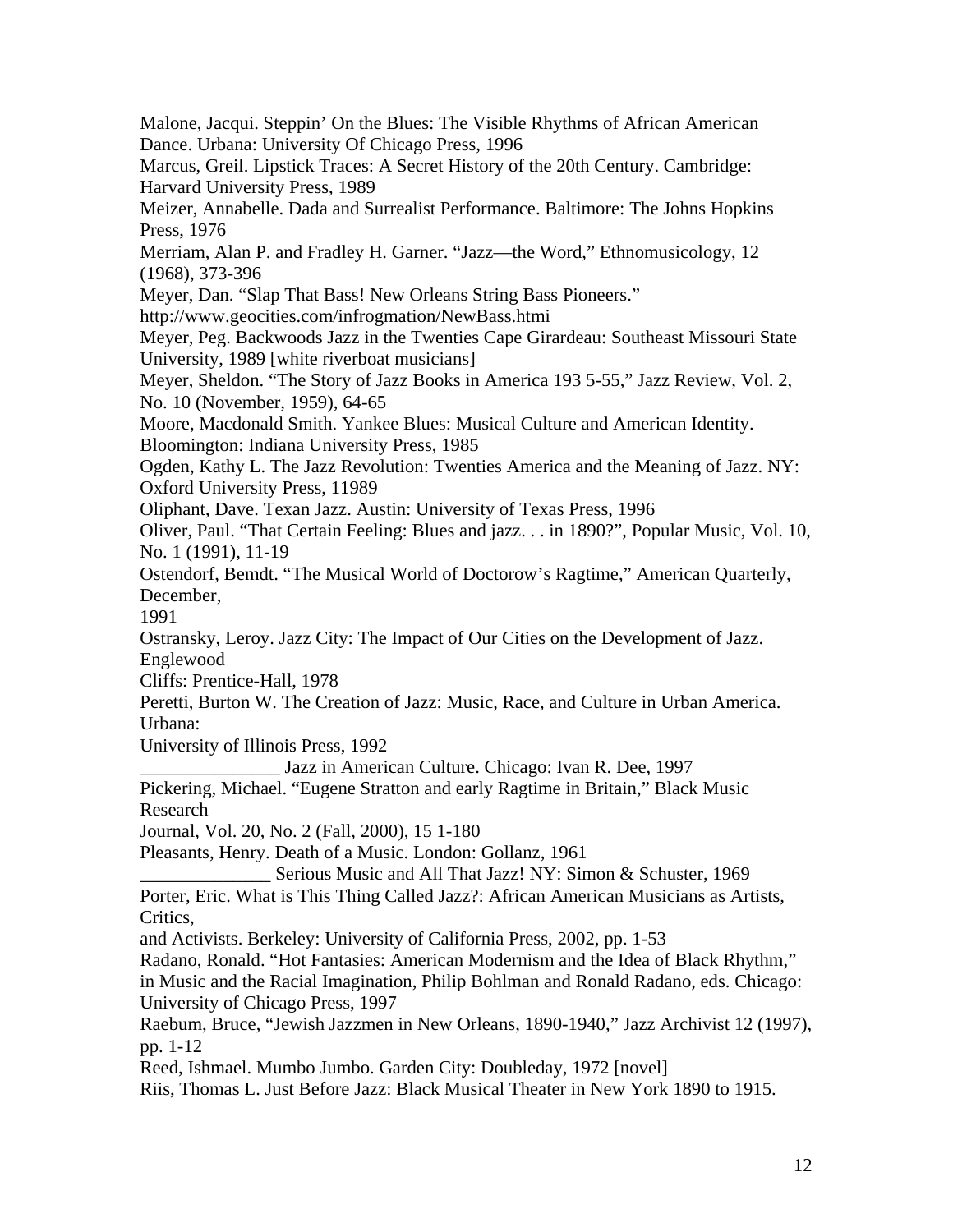Washington: Smithsonian Institution Press, 1989 Rose, Al. Eubie Blake: A Biography. NY: Schirmer, 1979 \_\_\_\_\_\_\_\_ Storyville, New Orleans. University: University of Alabama Press, 1974 \_\_\_\_\_\_\_ I Remember Jazz: Six Decades Among the Great Jazzmen. Baton Rouge, Louisiana State University Press, 1987 \_\_\_\_\_\_\_ and Edmond Souchon. New Orleans Jazz: A Family Album. Baton Rouge: Louisiana State University Press, 1967 Russell, Bill. Bill Russell's American Music. Mike Hazeldine, ed. New Orleans: **Jazzology** Press, 1993 \_\_\_\_\_\_\_\_\_\_\_ Jazz Scrapbook. New Orleans: The Historic New Orleans Collection, 1998 New Orleans Style. Barry Martyn and Mike Hazeldine, eds. New Orleans: Jazzology Press, 1994 Russell, Ross. Jazz Style in Kansas City and the Early Southwest. Berkeley: University of California Press, 1971 Rust, Brian. "The First Jazz Record of All?" http://www.hensteeth.com/e\_discog/firstjaz.htm Schuller, Gunther. Early Jazz. NY: Oxford University Press, 1968 Schiedt, Duncan. The Jazz State of Indiana. Duncan Scheidt, 1977 Scott, Emmett. J. Scott's Official History of The American Negro in World War I, 1919, (Chapter 21: "Negro Music That Stirred France") Smith, Charles Edward. "Can Jazz Be Defined?" Metronome, Vol. 78, No. 7 (1961), pp. 12-13 Southern Eileen. The Music of Black Americans: A History. NY: Norton, 1971 Spencer, Jon Michael. The New Negroes and Their Music. Knoxville: University of Tennessee Press, 1997 Spottswood, Richard. "Gouges, Vamps, Zulus and Scronch and Where They've Been Hiding." http://www.vjmuk.demon.co.uk/articlesl.htm Stewart, Jack. "The Cuban Danzon: Before There Was Jazz — 1906 to 1929." http://www.arhoolie.com/catalog/tit1es/7032c.shtm1 Stoddard, Tom. Jazz on the Barbary Coast. Chigwell, UK: Storyville, 1982 Storyville magazine and Storyville [annual] 1998-9 Stan, S. Frederick. Bamboula! The Life and Times of Louis Moreau Gottschalk. NY: Oxford University Press, 1995 Steams, Marshall and Jean. Jazz Dance: The Story of American Vernacular Dance. NY: Schirmer, 1968 Sudhalter, Richard. Lost Chords: White Musicians and their Contribution to Jazz 1915- 1945. NY: Oxford University Press, 1999 Sweetman, Ron. "Recording Activity in New Orleans in the 'Twenties: A Discography of a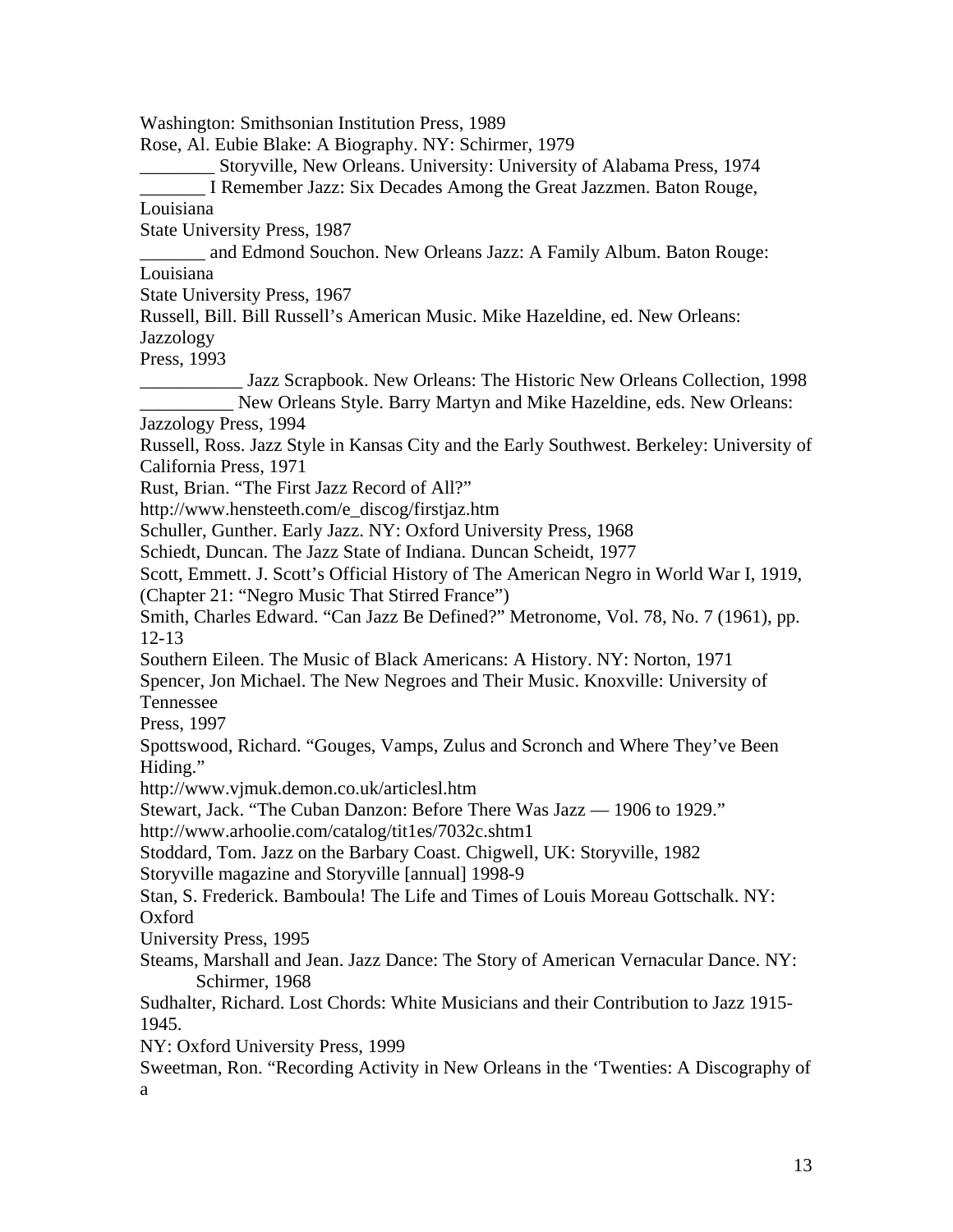Decade in the Crescent City." http://www.bluesworld.comlNODiscog.html Szwed, John and Morton Marks. "The Afro-American Transformation of European Set **Dances** 

and Dance Suites," Dance Research Journal Vol. 20, No. 1 (Summer, 1988), 29-36 Turner, Frederick. Remembering Song: Encounters With the New Orleans Jazz Tradition. NY: Viking, 1982

Van Der Merwe, Peter. Origins of the Popular Style: The Antecedents of Twentieth-**Century** 

Popular Music. NY: Oxford, 1989

Vincent, Ted. "The Community That gave Jazz to Chicago," Black Music Research Journal, Vol. 12, No. 1 (Spring, 1992), pp. 43-56

\_\_\_\_\_\_\_\_\_\_\_ Keep Cool: The Black Activists Who Built the Jazz Age. London: Pluto Press, 1995

Virgo, E.S. "The Earliest Boogie Woogie," 78 Ouarterly, Vol. 1, No. 8 (no date), pp. 113-122

Wang, Richard. "Researching the New Orleans-Chicago Jazz Connection: Tools and Methods,"

Black Music Research Journal, Vol. 8, No. 1 (1988), pp. 101-112

Watkins, Glenn. Pyramids at the Louvre: Music, Culture and Collage from Stravinsky to the

Postmodernists. Cambridge: Harvard University Press, 1994

Welburn, Ron. "American Jazz Criticism, 1914-1940." Dissertation., New York University,

1983

\_\_\_\_\_\_\_\_\_\_\_\_\_ "James Reese Europe and the Infancy of Jazz Criticism," Black Music Research

Journal, Vol. 7 (1987), pp. 35-44

Wilson, John S. Jazz: The Transition Year, 1940-1960. NY: Appelton-Century-Crofts, 1966

Woll, Allen. Black Musical Theatre From Coontown to Dreamgirls. Baton Rouge: Louisiana

State University Press, 1989

Wright, Laurie. "King" Oliver. Chigwell, UK: Storyville Publications, 1987

Mr. Jelly Lord. Chigwell, UK: Storyville Publications, 1980

Autobiographies and Biographies of Musicians and Singers

Armstrong, Louis. Satchmo: My Life in New Orleans. Englewood Cliffs: Prentice-Hall, 1954

Goffin, Robert. Horn of Plenty: The Story of Louis Armstrong. NY: Allen, Towne & Heath,

1947

Meryman, Richard. Louis Armstrong — A Self Portrait. Millerton, NY: Eakins, 1071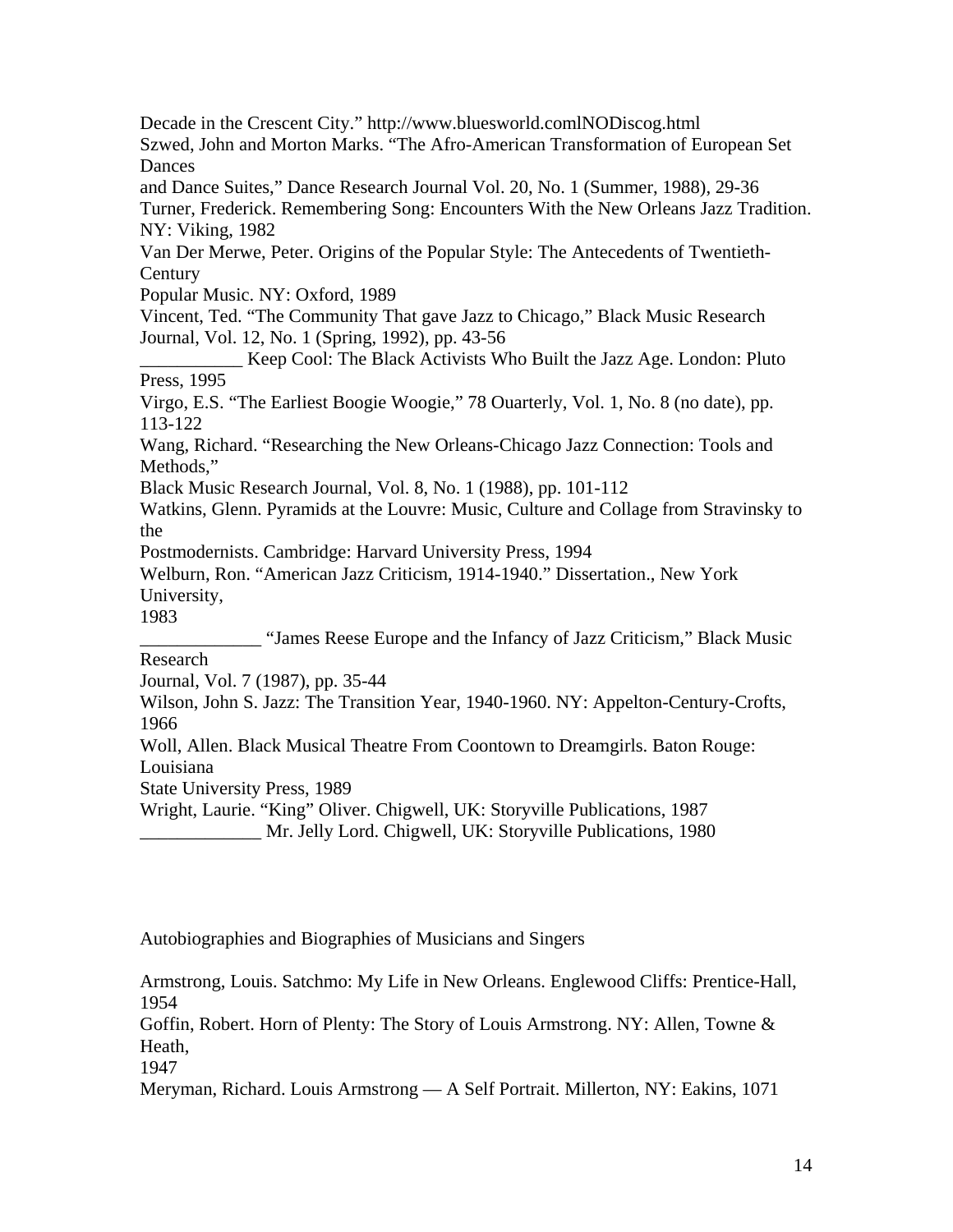Barker, Danny. A Life in Jazz. Alyn Shipton, ed. NY: Oxford University Press, 1986 Bechet, Sidney. Treat It Gentle. Twayne, 1960

Chilton, John. Sidney Bechet: The Wizard of Jazz. NY: Oxford University Press, 1987 [Beiderbecke, Bix] Sudhalter, Richard M & Philip R. Evans. Bix: Man & Legend. New Rochelle: Arlington House, 1974

Berton, Ralph. Remembering Bix: A Memoir of the Jazz Era. NY: Harper & Row, 1974 Bemhardt, Clyde E.B. I Remember. Philadelphia: University of Pennsylvania Press, 1986 Marquis, Donald M. In Search of Buddy Bolden. Baton Rouge: Louisiana State University

Press, 1978

Bradford, Perry. Born With the Blues: Perry Bradford's Own Story The True Story of the Pioneering Blues Singers and Musicians in the Early Days of Jazz. NY: Oak Publications,

1965

Bushell, Garvin. Jazz From the Beginning. Ann Arbor: University of Michigan Press, 1988

Collins, Lee. Oh, Didn't He Ramble: The Life Story of Lee Collins as Told to Mary Collins.

 Frank J. Gillis and John W. Miner, eds. Urbana: University of Illinois Press, 1974 Condon, Eddie and Thomas Sugrue. We Called It Music. NY: Holt, 1947

Gara, Larry. The Baby Dodds Story. Los Angeles: Contemporary Press, 1959

Badger, Reid. A Life in Ragtime A Biography of James Reese Europe. NY: Oxford University

Press, 1995

Foster, Pops. Pops Foster: The Autobiography of a New Orleans Jazzman. Berkeley: University

of California Press, 1971

Handy, W.C. Father of the Blues: An Autobiography. NY: Macmillan, 1941

Holiday, Billie. Lady Sings the Blues. NY: Doubleday, 1956

Singer, Barry. Black and Blue: The Life and Lyrics of Andy Razaf. NY: Schirmer, 1992 Sonnier, Austin M., Jr. Willie Geary "Bunk" Johnson. NY, 1977

Brown, Scott E. James P. Johnson: A Case of Mistaken Identity. Metuchen, NJ: Scarecrow,

1986

Berlin, Edward A. King of Ragtime: Scott Joplin and His Era. NY: Oxford University Press,

1994

Mezzrow, Milton "Mezz" and Bernard Wolfe. Really the Blues. NY: Random House, 1946

Lomax, Alan. Mister Jelly Roll. NY: Duell, Stone & Pearce, 1950

Patras, Phil. Dead Man Blues: Jelly Roll Morton Way Out West. Berkeley: University of California Press, 2001

Russell, William. "Oh, Mister Jelly Roll": A Jelly Roll Morton Scrapbook. Copenhagen: JazzMedia Aps., 1999

Allen, Walter C., and Brian Rust. King Joe Oliver. London: Sidwich & Jackson, 1960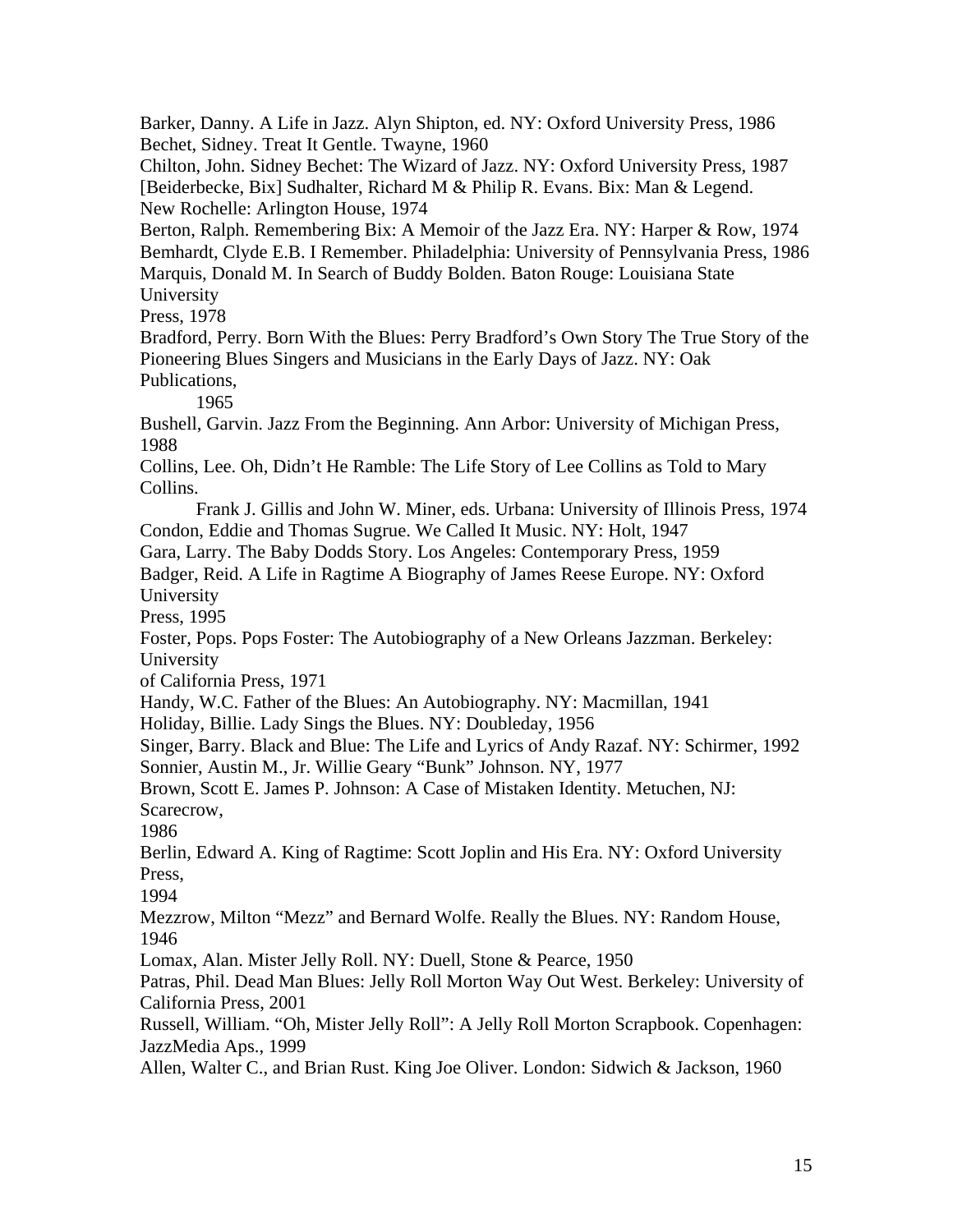Brunn, Henry 0. The Story of the Original Dixieland Jazz Band. Baton Rouge: Louisiana State University Press, 1960 Albertson, Chris. Bessie. NY: Stein & Day, 1972 Smith, Willie "The Lion." with George Hoefer. Music On My Mind. Garden City: Doubleday, 1964 Lord, Tom. Clarence Williams. Chigwell, UK: Storyville Publications

Early Jazz Outside of the United States

"Billy Arnold: Like a Story Book." Reprinted in "La France decouvre le jazz," special issue of

Jazz Magazine (Paris), No. 325 (January, 1984), pp. 60-61)

Atkins, E. Taylor. Blue Nippon: Authenticating Jazz in Japan. Durham: Duke University Press,

2001

Ballantine, Christopher. Marabi Nights: Early South African Jazz and Vaudeville. Johannesburg, 1994.

Berresford, Mark. "American Ragtime Performers in Britain," 78 Quarterly, Vol. 1, No. 8 (no date), pp. 113-122

Boujut, Michel. "Jazz et surrealisme: une possible alliance," from Dictionaire du Surréalisme,

Fribourg, 1982 (reprinted in "La France decouvre le jazz," special issue of Jazz Magazine (Paris), No. 325 (January, 1984), pp. 46-47)

Chesnel, Jacques. Le jazz en guarantaine 1940-1946: occupationllibëration. Cherbourg 1994.

Clifford, James. "On Ethnographic surrealism," in The Predicament of Culture. Cambridge:

Harvard University Press, 1988, pp. 117-151

Collier, James Lincoln. The Reception of Jazz in America: A New View. Brooklyn: Institute for Studies in American Music, 1988

Denis-Constant, Martin. "L'Histo ire sous toute ses faces," in "La France decouvre le jazz,"

special issue of Jazz Magazine (Paris), No. 325 (January, 1984), pp. 38-39, 85 Denis-Constant, Martin and Livier Roueff, La France du jazz: Musigue modermité, et identitë dans la premiere moitié du xx siècle. Marseille: Parentheses, 2002 [includes reprints of early French articles on jazz]

Franklin, A. David. "A Preliminary Study of the Acceptance of Jazz by French Music Critics in

the 1920's," Annual Review of Jazz Studies, 4 (1988), pp. 1-8

Godbolt, Jim. A History of Jazz in Britain 19 19-50. London: Quartet, 1984

Goffm, Robert. "Le plus beau Te Deum." Reprinted in "La France decouvre lejazz," special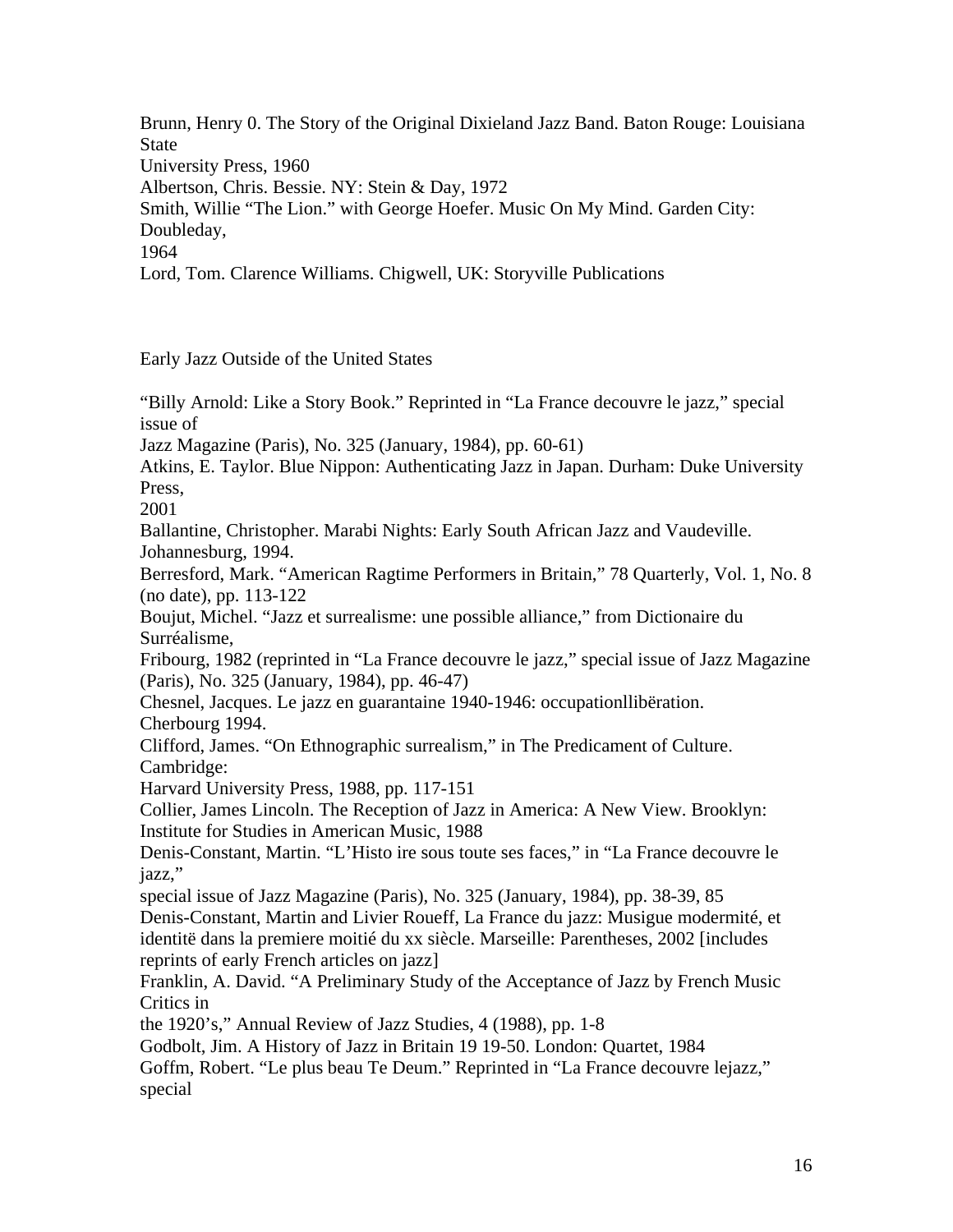issue of Jazz Magazine (Paris), No. 325 (January, 1984), pp. 62-63

Goddard, Chris. Jazz Away From Home. NY: Paddington Press, 1979

Hobsbawm. Eric. "Jazz Comes to Europe," Uncommon People. NY: The New Press, 1998,

pp. 265-273

Kantor, Michael H. Different Drummers: Jazz in the Culture of Nazi Germany. NY: Oxford

University Press, 1992 (especially the introduction, "The Ambiguous Culture: Jazz and the

Weimar Republic," pp. 3-28

Kenny, William H., III. "Le Hot: The Assimilation of American Jazz in France, 1917- 1940,"

American Studies, Vol. 25, No. 1 (Spring, 11984), 5-24

Knauer, Wolfgang. Jazz in Deutschland. Hotheim, 1996.

"La France decouvre le jazz," special issue of Jazz Magazine (Paris), No. 325 (January, 1984)

Lambert, Constant. Music Ho! London, 1934

Lange, Horst. Jazz in Deutschland: Die deutsche Jazz-Chronik. 1900-1960. Berlin, 1966 Lotz, Rainer E. Black People: Entertainers of African descent in Europe, and Germany. Bonn: Birgit Lotz, 1997. [book/CD set]

\_\_\_\_\_\_\_\_\_\_\_\_\_ German Ragtime & Prehistory of Jazz. Vol. 1: The Sound Documents of an Era.

Chigwell, UK: Storyville Publications.

\_\_\_\_\_\_\_\_\_\_\_\_\_ "Foolishness Rag: The Perception of Ragtime in Europe," 78 Ouarterly, Vol. 1, No. 8 (no date), pp. 113-122

Milhaud, Darius. "La musique 'pas sérieuse," in "La France decouvre Ic jazz," special issue of

Jazz Magazine (Paris), No. 325 (January, 1984), pp. 55,83

Miller, Mark. Such Melodious Racket: The Lost History of Jazz in Canada. Toronto: Mercury, 1997.

Perloff, Nancy. Art and the Everyday: Popular Entertainment and the Circle of Eric Satie. NY: Oxford University Press, 1991

Réda, Jacques. "Charles Albert Cingria: le syncopé angle-négre," in "La France decouvre le

jazz," special issue of Jazz Magazine (Paris), No. 325 (January, 1984), pp. 52-53, 85-86 Riviere, George Henri. "Une Marriage d'amour," in "La France decouvre le jazz," special issue

of Jazz Magazine (Paris), No. 325 (January, 1984), pp. 47-51, 85

Roberts, John Storm. Latin Jazz. NY: Schirmer, 1999

Rye, Howard. "Fearsome Means of Discord: Early Encounters with Black Jazz," Black Music in

Britain, Paul Oliver, ed. Philadelphia, 1990

Shack, William A. Harlem in Montmartre: A Paris Jazz Story Between the Great Wars. Berkeley: University of California Press, 2001

Simon, Géza Glbor. Magvar Jazztörténet. Budapest, 1999. [history of Hungarian jazz with CDs]